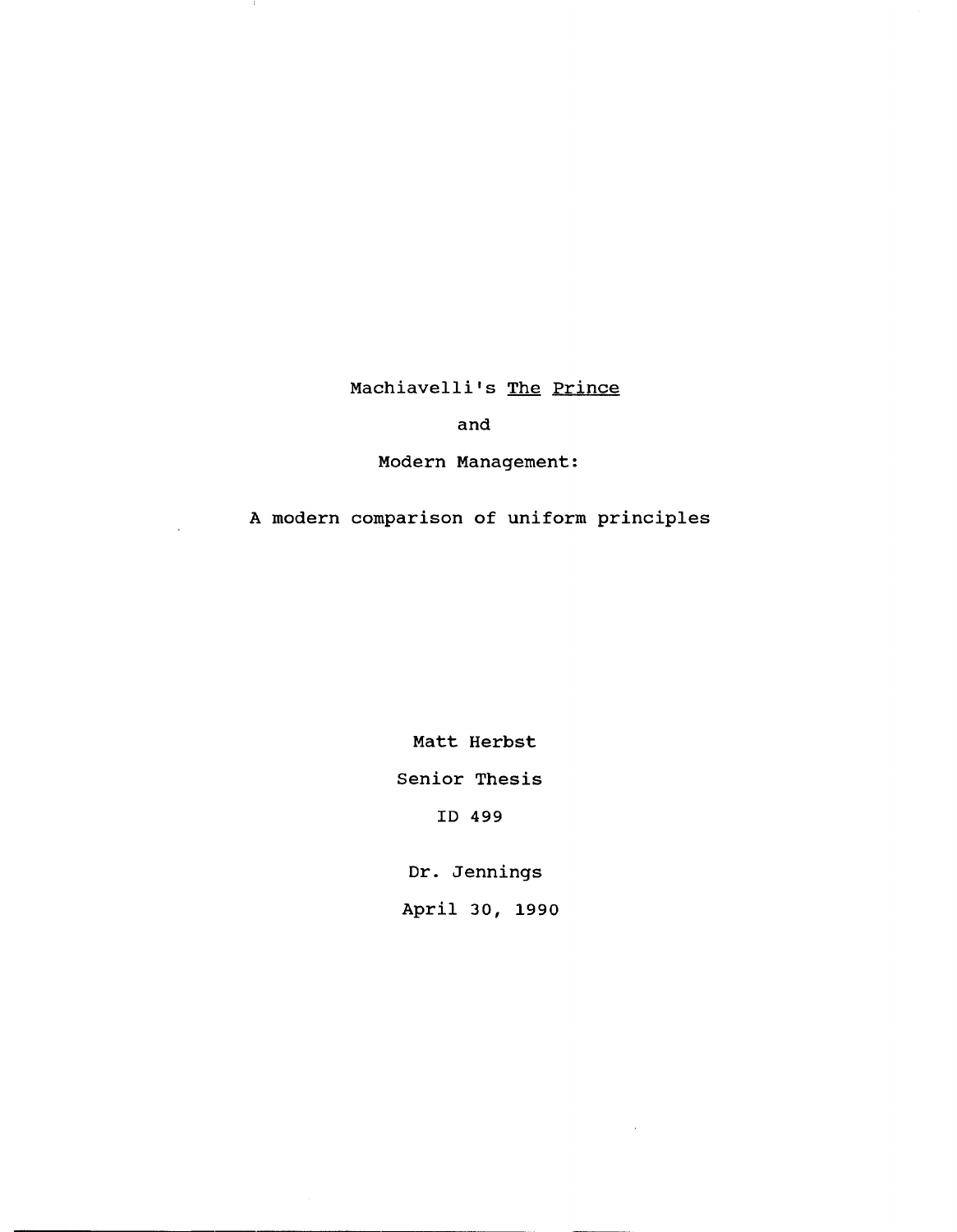The modern-day manager, in order to be successful, often must use harsh and ruthless tactics to seize an opportunity and remain or become successful. Many people would call these characteristics "Machiavellian" (Buskirk ix-x). The 1981 edition of Webster's Dictionary defines Machiavellian as "unscrupulous" and "crafty." However, as I will use the term, based on my reading of The Prince, Machiavellian is equivalent to motivated, opportunistic, intelligent, and cognizant. Making use of these characteristics may, however, cause others who are not sympathetic to perceive one as unscrupulous and crafty. Any effective manager runs such a risk. Machiavelli's work, The Prince, was originally written in 1513 to express his political theories, but about two years ago, I realized, after reading The Prince for the first time, that some of Machiavelli's political theories might also be applicable to professions other than just politics. As an accounting major, I have been trained in the study of management basics, statistics, and strategy. My general knowledge of management practices based on experience, media portraits, and my management courses have lead me to undertake this study. Much of Machiavelli's advice seems to make perfect business sense.

Niccolo Machiavelli died a bitter man in 1528 after having spent thirteen years attempting to better his own country, Italy, and not himself (Gauss 30). In exile, however, he collected startling intellectual rewards, and more importantly, we, the human race, are fortunate enough to have the opportunity to

.  $1447$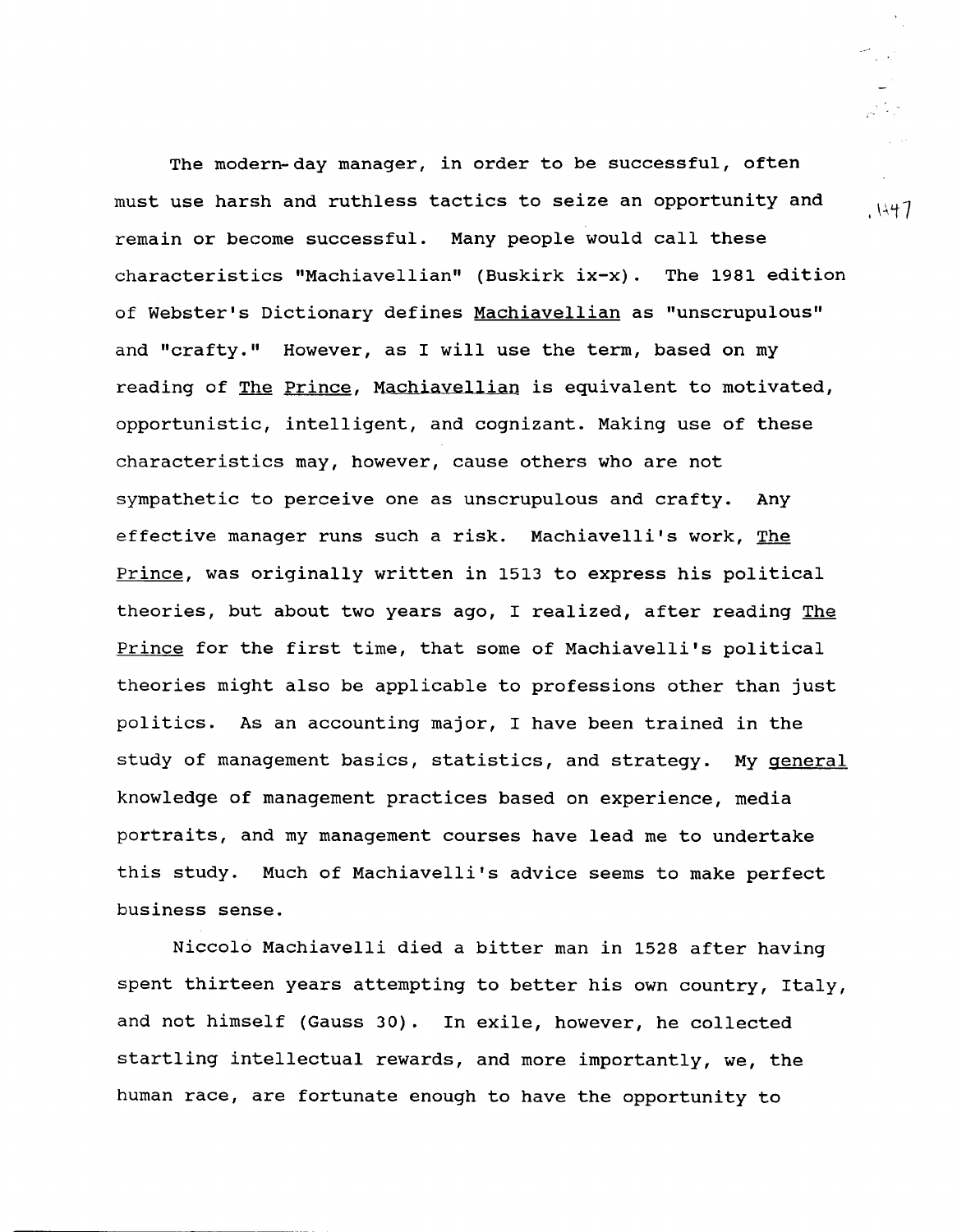harvest those same intellectual dividends. Machiavelli discovered that in the best interest of Italy, a leader should do all that he can to better himself through the methods he describes in a "little work" called The Prince that he wrote in his exile (Gauss 30). Although Machiavelli was not himself a "leader;" he held a high government position before his exile; that the government could have possibly saved if the leader at the time had followed the practices that Machiavelli later developed.

Born in 1449 in troubled and unstable Florence, young Machiavelli followed the political beliefs of his father, a lawyer. He grew up under the rule of Lorenzo the Magnificent, the greatest of the Medici Regime who ruled over the five major Italian units of power including Naples, Rome, Venice, Florence and Milan. These units, however, were at constant odds with smaller cities within Italy, such as Pisa. The "balance of power" in Florence shifted often in such delicate situations and, thus, there was constant political instability (Gauss 10).

Because the Medici were driven out of Florence in 1494, and the Great Council composed of representative Florentines-took over, opportunity knocked for Machiavelli in 1498.In 1498, Machiavelli was elected as the Secretary to the Second Chancery of the Republic of Florence and took over the responsibilities of military and foreign affairs. In 1511, however, the French army threatened Florence, and the Florentines panicked and called back the Medici, forcing Machiavelli, after thirteen years of service,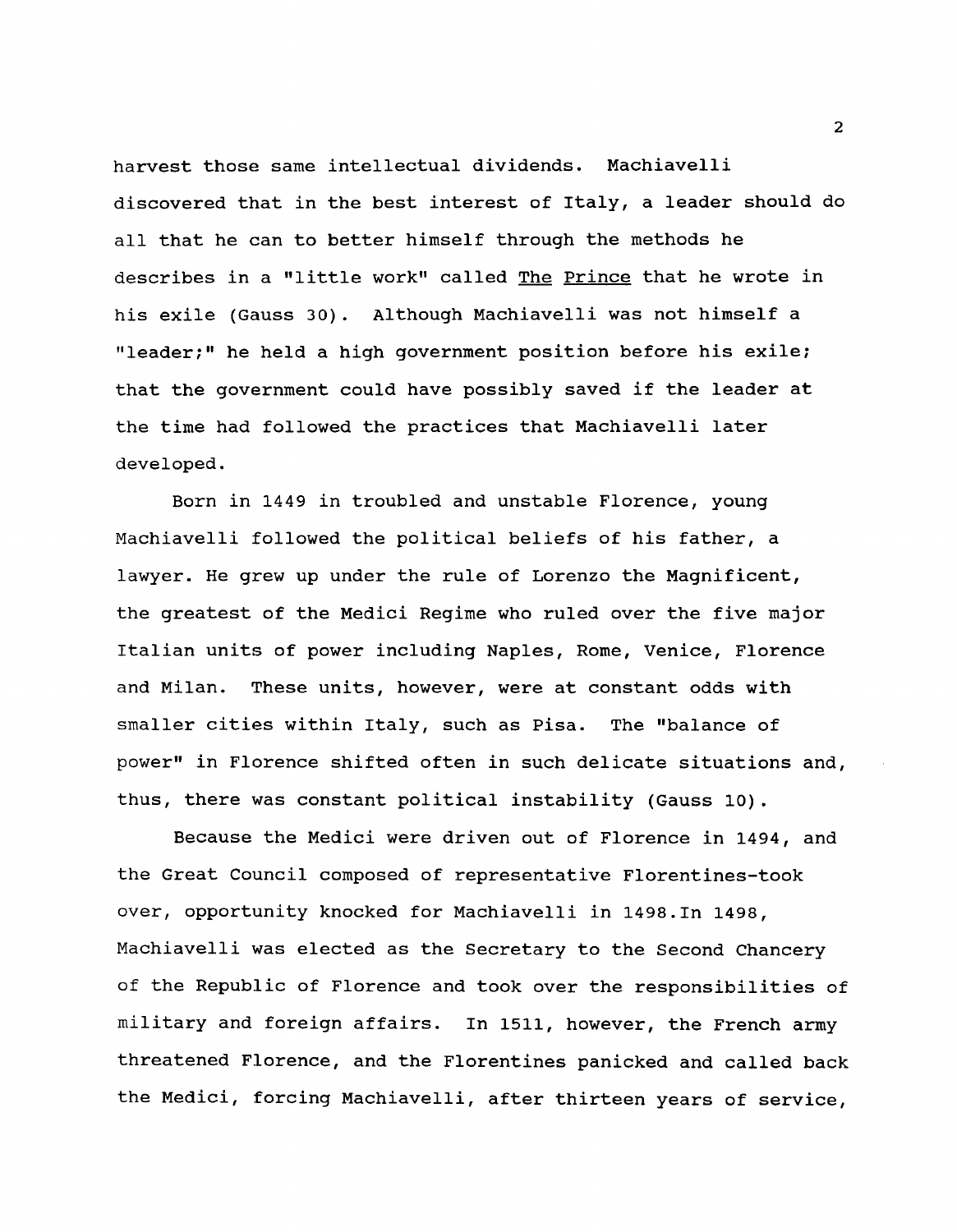into his exile (Atkinson 4).

In exile, Machiavelli lived in the country and spent his time conversing and sharing ideas with the "assembly of men of old times." From these readings and reflections, Machiavelli developed his political theories. He realized that the best way for a leader to hold his position is to do all that he can, using all means available, to better himself and his position as a leader. A leader (a Prince), Machiavelli believes, in order to maintain his position, must be selfish, ruthless, and resourceful. He needs to put his own interest above all else, but in doing so, he should not over look the interests of his subjects, for often bettering their interests also betters his own (Gauss 11).

Machiavelli dedicated The Prince to the ruler of Florence at the time, Lorenzo the Magnificent, in hope that he would ask Machiavelli to return to public service. Lorenzo died in 1519, however, and it is unclear whether or not Machiavelli was able to present it to him before his death (Gauss 11). Machiavelli's main purpose for writing The Prince was to dissect and study the political practices that had succeeded in the past and relate to other princes the practices that had succeeded in the past and relate to others the principles that need to be followed for current political success (Jay 24).

Machiavelli also wrote other works. The Discourses on the First Ten Books of Titus Livius, most of which was written before The Prince, more broadly expressed Machiavelli's political ideals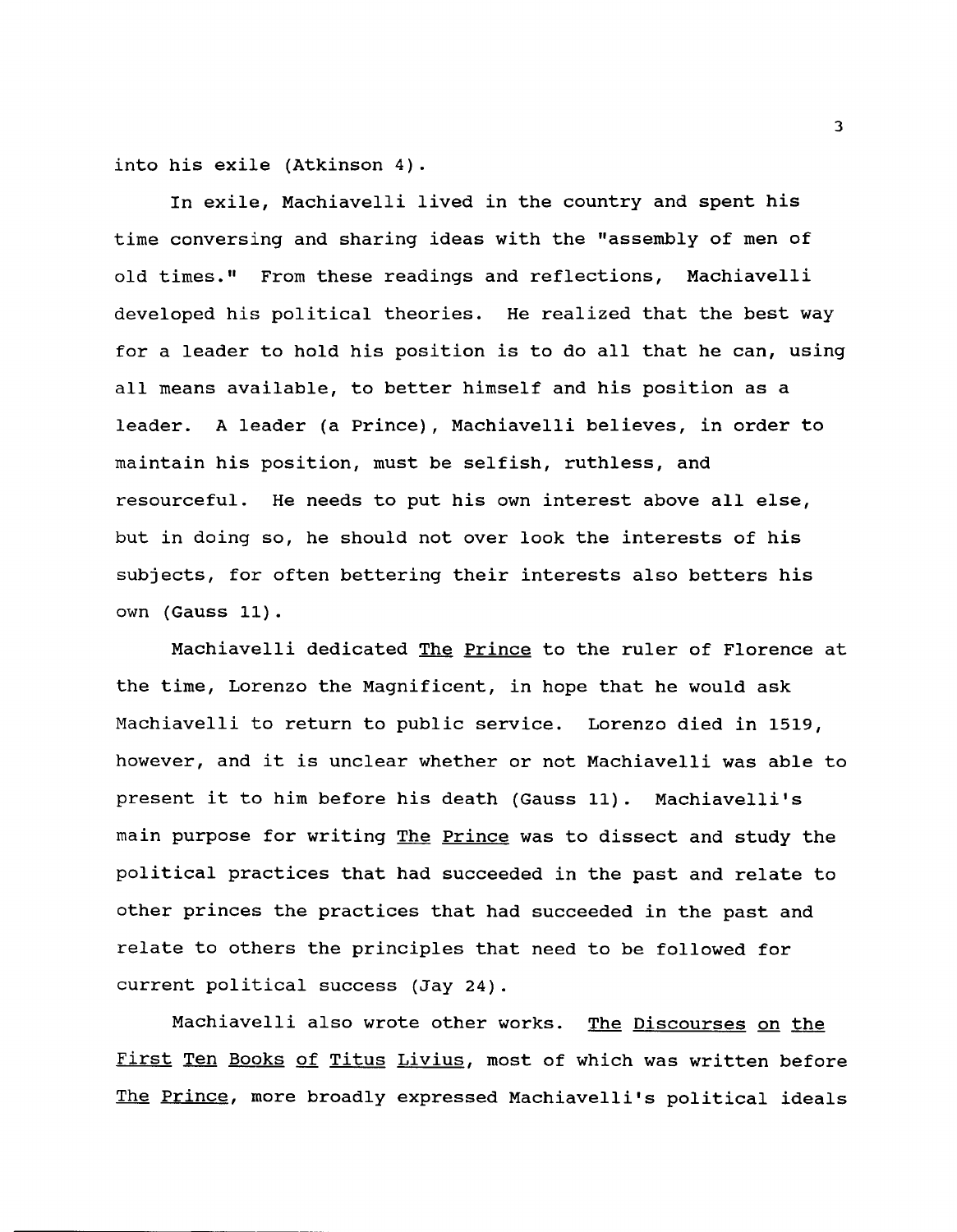in the form of a critical essay on the history of Rome written by Titus Livius called From the Founding of the city which originally contained 142 books (Adams 93). Machiavelli also wrote a few poems during the Florentine Renaissance period in which he lived. "Carnival Songs" and "Occasion" (a rewritten poem from 4th century A.D.) also reiterate Machiavelli's strong ties to his country and other political feelings (Adams 100). But, it was Niccolo Machiavelli's work, The Prince, which was originally written in order to emphasize his political theories, that is best known and is the focus of this study.

Many obvious similarities between political and management practices are evident today. The real beginnings of industry as we know it developed during the sixteenth century the time in which Machiavelli lived. Moreover, Florence was one of the first centers of the emerging capitalist economy. Perhaps those factors may have played some role in the development of his views. Today, of course, management structure is much more complex than just the boss and the labor force that was characteristic in early capitalism. There has developed a system called the "chain of command" or "hierarchy" in modern corporate structure, and these hierarchies possess many similarities to the political hierarchies and monarchies that existed during Machiavellian times (Jay 2). In fact, general similarities between political and management practices are striking. Almost all books concerning successful management practices discuss the topic of authority. For example, Theodore Caplow in his book,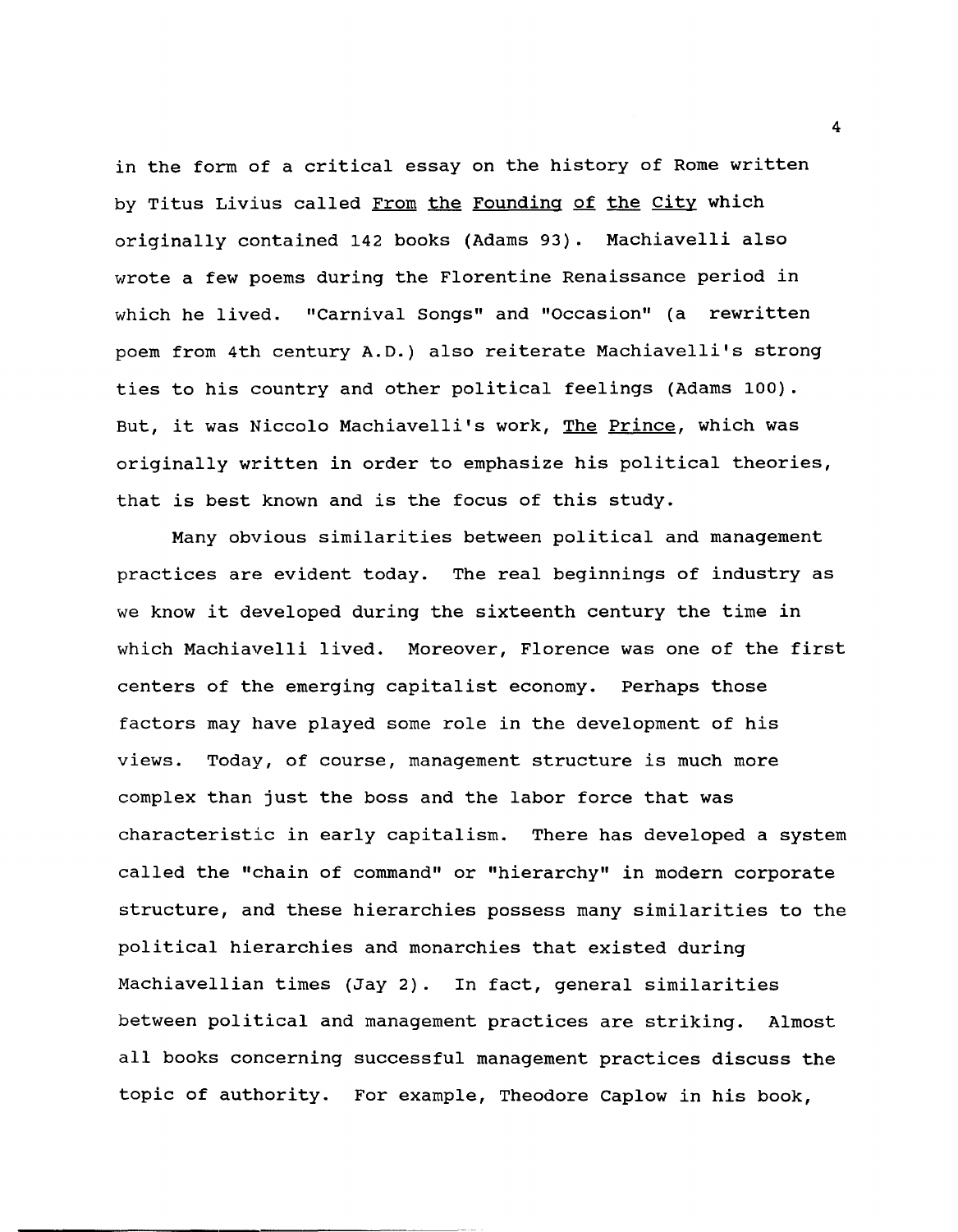How to Run Any Organization, devotes one fifth of its contents directly discussing the subject of maintaining authority (Caplow 19). Because governments and corporations operate in several general similar manners, and Princes and modern managers are usually motivated by the same things. Few, if any, professional individuals enter their preferred field (politics or corporations) with the honest intent to do all that they can to benefit the public or their organization without any dreams of attaining power or prestige. Concern with effective management of people and subordinants is another common denominator. Machiavelli devotes much of The Prince to this subject, of course. It is widely recognized that politicians and managers, in order gain success, obviously must take advantage excellent opportunities available to them. For example, most managers or politicians who recognize the emergence of a "once in a lifetime" opportunity do not hesitate to take advantage of such given occasions, unless risk outweighs the chances of success. These general similarities become quite obvious after short analysis of each profession's own operating activities.

Some differences, however, also exist. For example, politics is very involved in military affairs. These affairs involve the protection of the country, and while it could be said that corporations need to protect themselves, their means of protection come in quite different forms from those of a state. For example, a corporation can often best protect itself by successful management of its employees who then contribute to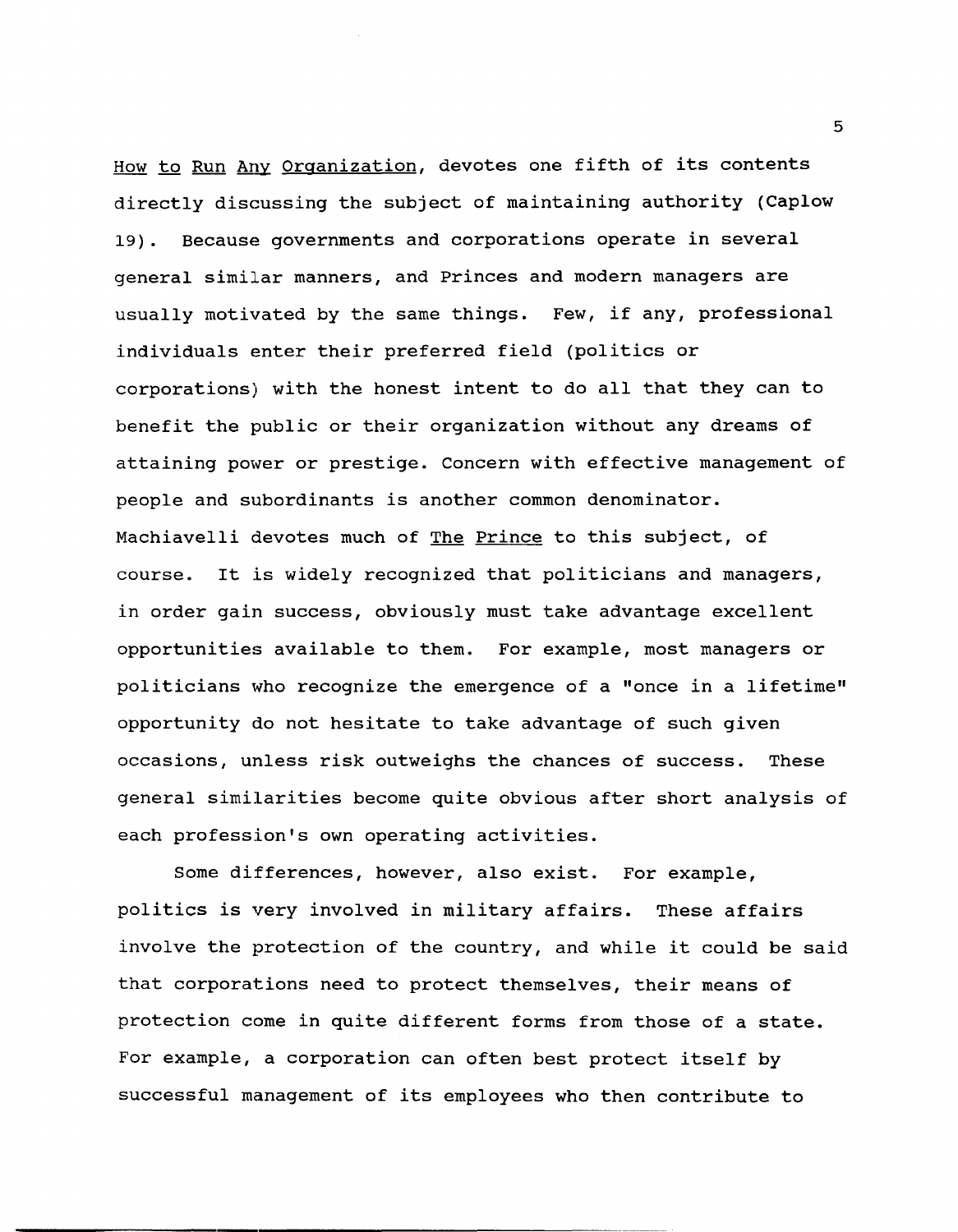a company's success, and the more successful and strong a company, the better their protection against loss of market share or corporate take over. Therefore, for the purposes of this study, Machiavelli's discussion of purely military issues are not relevant.

Machiavelli organized The Prince in twenty-six chapters. Each chapter discusses ways in which a successful prince should behave under various circumstances in order to achieve and maintain great power. Again, not all of these chapters are relevant to this discussion, and others reiterate what has already been said in previous chapters of the book. The concepts that I have chosen from the relevant material, however, revolve around and build on one another. The method by which I approached the work was fairly simple. I first read the full text of The Price objectively. I then read it again with possible management applications in mind that I learned from my limited experience and management courses. I then jotted down several passages and the chapter in which the possible correlation existed. I read the passages one more time and limited the chapters to total of nine eliminating the irrelevant chapters. The chapters remaining include 3, 15, 16, 17, 18, 19, 21, 23, and 25. My research then began in earnest, and I located a book that directly discusses management and Machiavelli. I have cited the book, Modern Management and Machiavelli, by Richard Buskirk, frequently and it, indeed is my main secondary source. The book, published in 1974, is, however, outdated in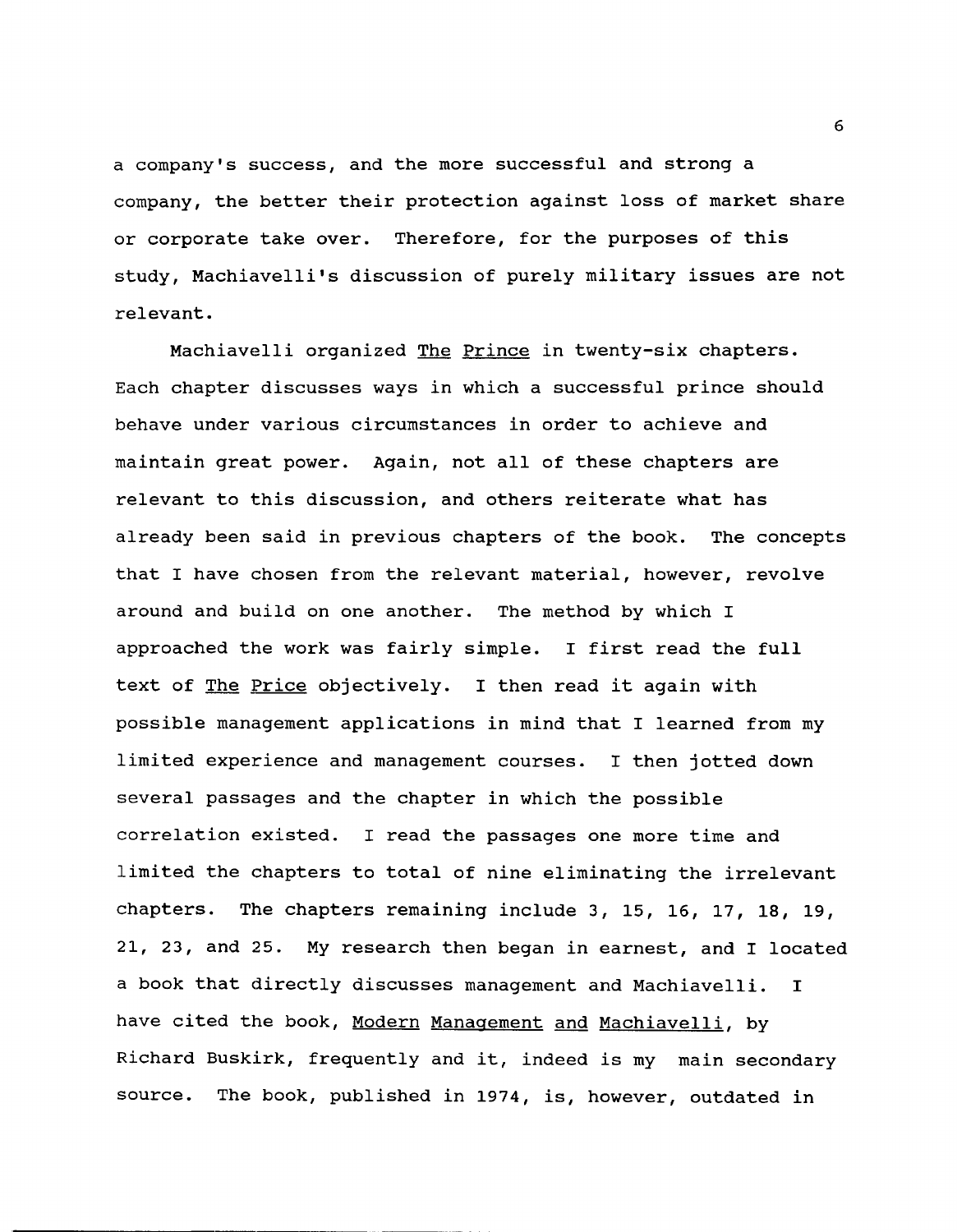some of its points, and I, therefore, have referenced many other sources to assist in this study of modern management and Machiavellian principles. I have related passages from each of the nine chapters of The Prince relevant to modern management cases and issues and I examine real and hypothetical cases to justify or, in some cases, refute the idea that Machiavelli's ideas are indeed relevant to management today.

## Chapter III

#### "Of Mixed Monarchies"

In this chapter Machiavelli addresses the ways in which princes can hold and maintain newly acquired dominions and states: "But when dominions are acquired....the better remedy is to plant colonies in one or two of those places...." $(36-37)$ . This passage made me recall, from my management classes, a technique used by managers when the head manager's (CEO) company sends entire teams from the company to manage the newly acquired organization and replace the old management. Machiavelli also states:

> .... he (the prince) can send and maintain them; he only injures those whose lands and houses are taken to give to the new inhabitants, and these form but a small proportion of the  $state...$  (37).

This practice, as learned in those classes, is used widely after corporate takeovers. For example, if a firm acquires a subsidiary in another state or area, some of the existing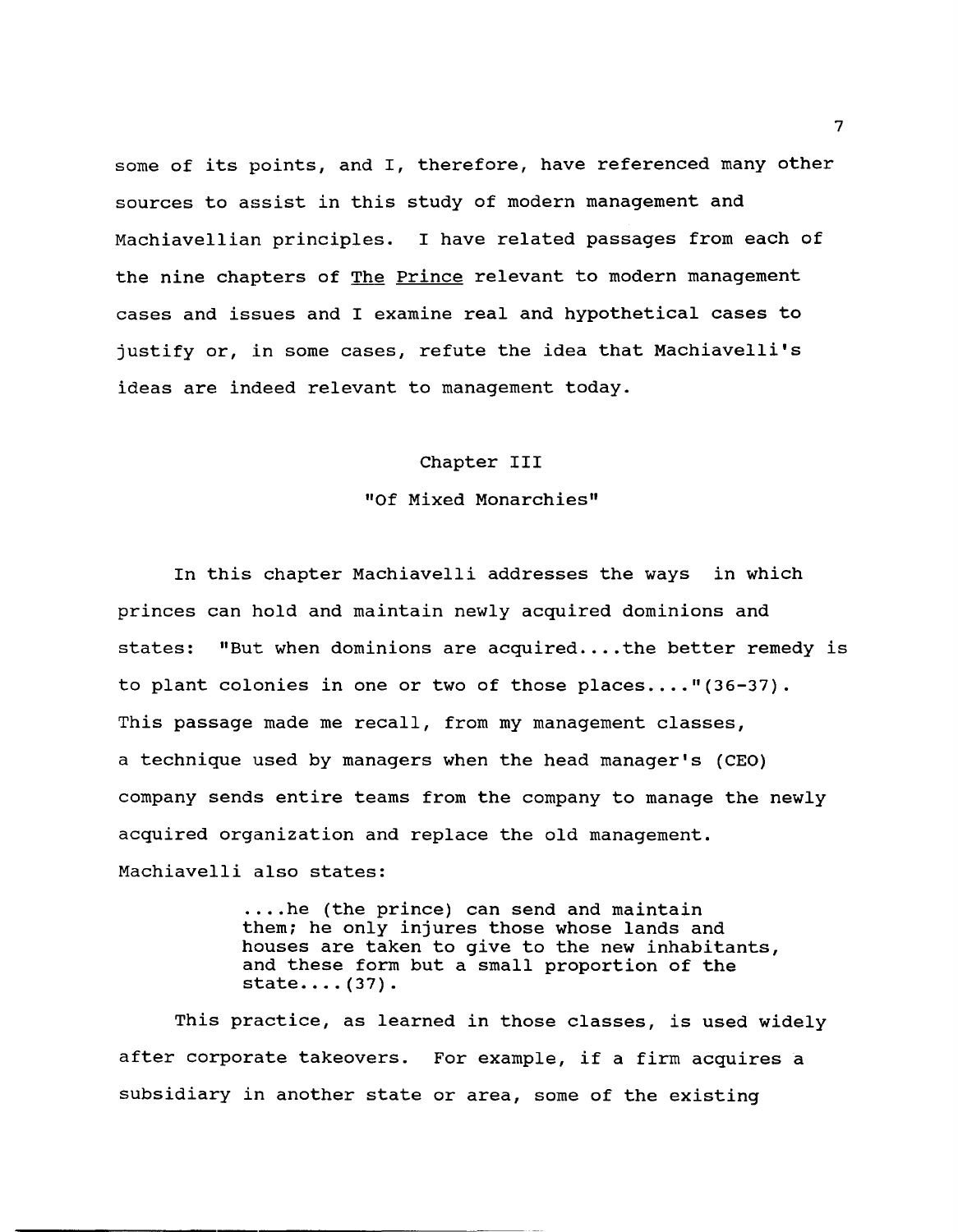employees normally are fired, and new managers are sent to replace them in order to establish authority and often simultaneously to instill a sense of fear into other employees. This fear is good and necessary to an extent as I shall later discuss. The documented case of "The Rider Tire Acquisition" (1972) serves as a relevant application of this part of Machiavelli's theory. To summarize, Rider Tire Company acquired all of the assets of Collington Tire Company. Subsequent to the acquisition, Rider Tire head management fired all of the employees of Collington. This action cause the mass of unemployed people to raise a lot of trouble when they turned to the union and media for help, and then halted the operation of the plant. Rider Tire's head management then hired back most of the old employees but the new managerial team stayed on with the company. This tactic left only a few employees out in the cold, but the ones who had regained their jobs were content and productive (Schuler 146-155).

This concept of managerial teams used to maintain the company may also apply to new managers entering an unfamiliar existing division as well as to corporate acquisitions. A new manager of an existing division may often replace lower-level managers and bring a new management team to help him continue to hold his own position. In fact, a manager without this team may not be able to successfully administer new policies without the help of such a team. The Bard Med Systems Company case illustrates this point. A new manager was sent to take over the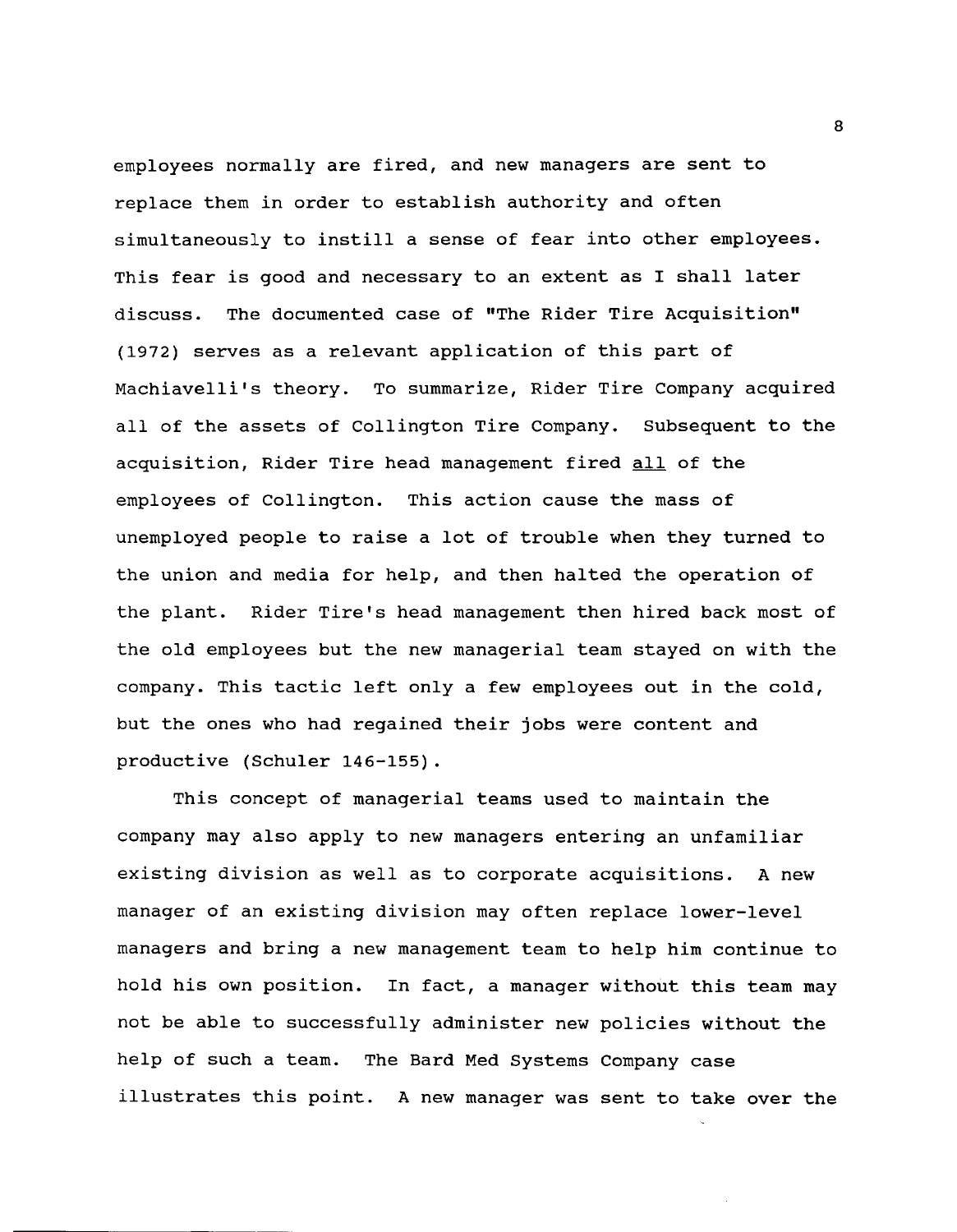operations of a struggling division. The manager, Richard Klein, fired the existing division managers and set up his own managerial team in place of the old division managers. Klein vehemently explained that this is a necessary step in such a situation (Aquilar 122-124). The replacement of some of the existing managers in newly acquired or newly entered divisions is often used in management practices today. As we see, then, a definite correlation exists between this chapter of The Prince and techniques used in management textbooks and applications.

## Chapter XV

"Of the Things for Which Men, and Especially Princes, are Praised or Blamed"

In this chapter, Machiavelli begins to describe methods and actions that a Prince should address to his subjects and friends. Here in particular, Machiavelli devotes his attention to the question of whether or not a prince should be "good". Machiavelli says:

> A man who wishes to make a profession of goodness in everything must necessarily come to grief among so many who are not good. Therefore it is necessary for a prince, who wishes to maintain himself, to learn to use this knowledge and not to use it, according to the necessity of the case (84).

The knowledge of how to be good or not good is an extremely important key to the understanding of Machiavellian logic. This logic is also relevant to management practice. A good manager may have to resort to "bad" deeds at times to save or maintain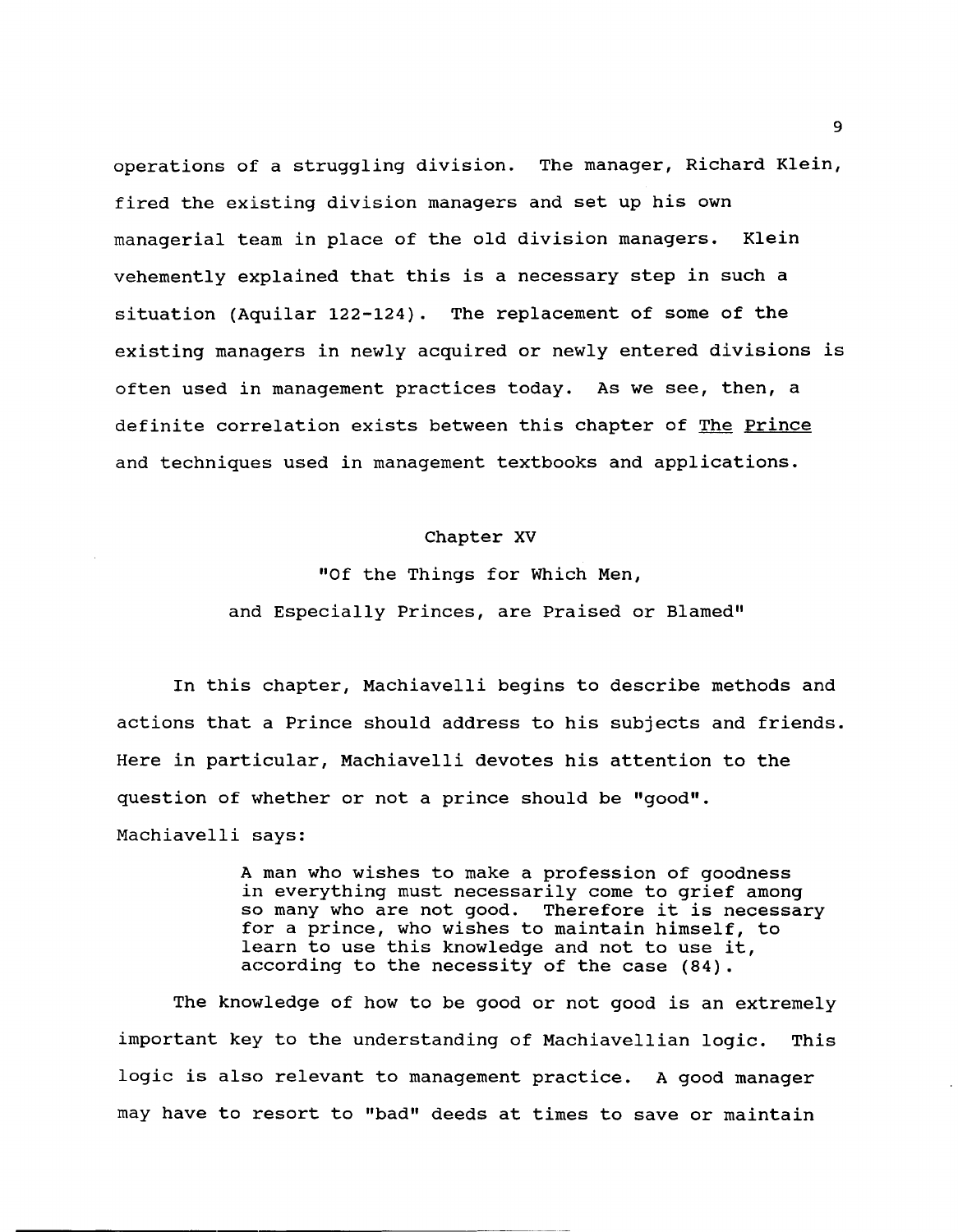his business, no matter how bad he feels about his actions. In fact, the appropriate use of the application of "good" and "not good" in certain situations determines the manager's success (Buskirk 65). Machiavelli talks further about such situations in later chapters of The Prince. In this chapter, however, "good" and "bad" can be defined differently by people depending on their ethical base. Likewise, a manager may administer a decision that may not seem pure or righteous to some but that does not mean that he is totally unethical. Machiavelli goes so far as to say that an individual should be injured deliberately by the administrator if the situation is such that either the individual or the administrator will be injured (84).

The rationale of "better him than me" is often necessary to maintain that leadership position in business. If, for example, a manager of a company realizes that some of his labor positions have proved to be inefficient and unnecessary to the company, the manager should not be considered unethical if he fires all of the employees in that position. If he does not, the inefficiency could lead to his own downfall and harm to the company. The manager may be considered "not good" by the members fired or other employees who do not fully understand the reasoning, but the act is nonetheless necessary. Of course this is just one simple scenario, and far more dubious examples exist that cut a finer line between being considered ethical and unethical behavior by a manager.

In practice, truly unethical actions by managers occur every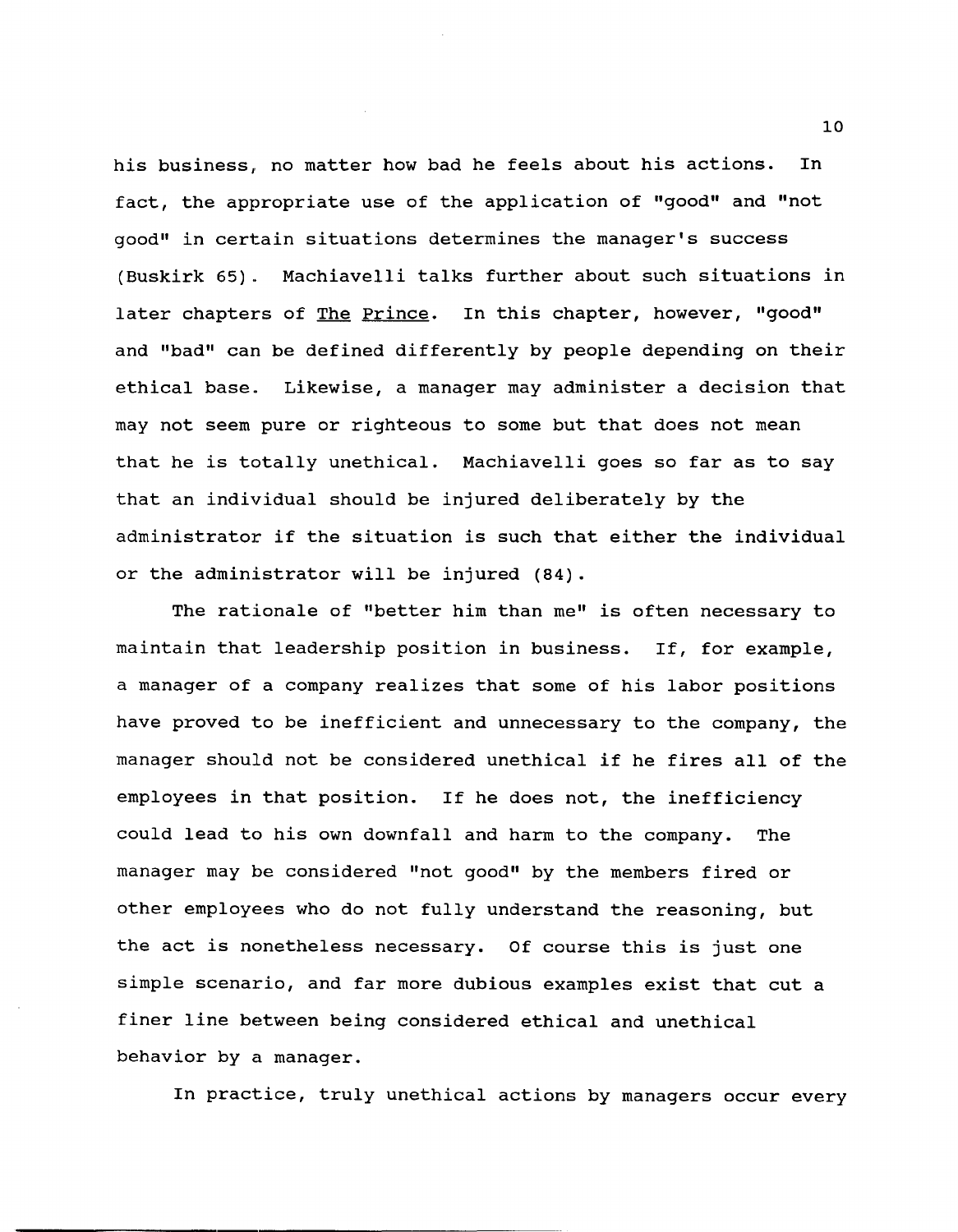day. A survey of the readers of Industry Week, 1987, resulted in a few of the following statistics and comments: seventy percent of the readers have witnessed unethical behavior in their company; thirty percent of the readers in response to a different question indicated that their boss had asked them to act unethically; one reader commented that "we have a policy regarding ethics, but management ignores the rules by rationalizing 'that it is not unethical its just smart business'''; another respondent stated "my observations suggest that the more successful the businessman, the more unethical the behavior" (Smith 32-33). The last point, however, does not reflect Machiavelli's view, and it does not accurately reflect today's business world. Most successful managers are overwhelmingly ethical, but a "good" manager may be trapped in a situation that calls for questionable (unrighteous or not good) actions or the possible loss of his leadership position. The rare case of questionable behavior may be justified only in such a situation as this, but frequent unethical behavior will ultimately lead to a leader's downfall (Silk 12).

## Chapter XVI

"Liberality and Niggardliness"

Should a leader flaunt his wealth and extravagance or should he be stingy with his wealth? Machiavelli proclaims:

> But one who wishes to obtain the reputation of liberality among men, must not omit every kind of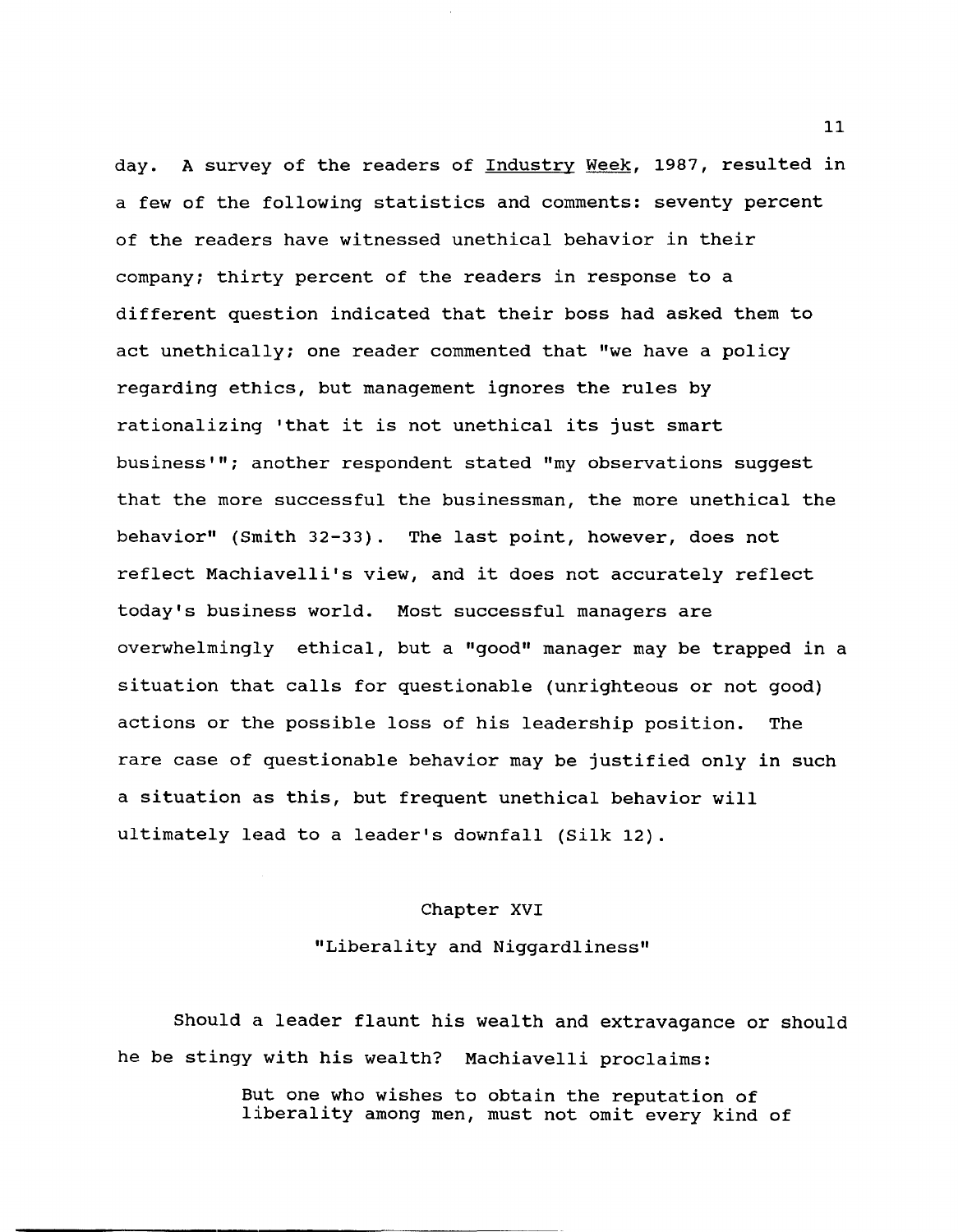sumptuous display, and to such an extent that a prince if this character will consume by such all his resources, and will be at last compelled, if he wishes to maintain his name for liberality,  $\ldots$ ... and to do everything possible to obtain money. This will make his subjects begin to hate him....  $(86)$ .

Being liberal with money expends personal and business resources. Although being considered miserly may not cause others to look upon an administrator with admiration, he need be respected, for a man or business with no resources has no power. This liberality can lead to a business' chief executive officer (CEO), for example, to spend all of the company's resources for his lavish office and personal expenses. This extravagance hurts the company's liquidity and may cause barriers to other factors of success such as rare business opportunities that require immediate reaction and capital. If the capital is tied up, the opportunity may be lost. This lavishness can also cause employees who work in moderately poor working conditions to voice and act on their dispositions (Buskirk 69-73).

I researched many cases to attempt to find a documented situation that correlated, but I could not locate such a documented case. The lack of such documented evidence, I have determined, is due to the fact that this advice, although applicable, is mostly common sense in the business environment. Rarely will a manager act to so extravagantly and totally deprive his employees of a comfortable working climate. However, when a company does have a small surplus of cash at its disposal, and operations are running smoothly, it may be appropriate, in order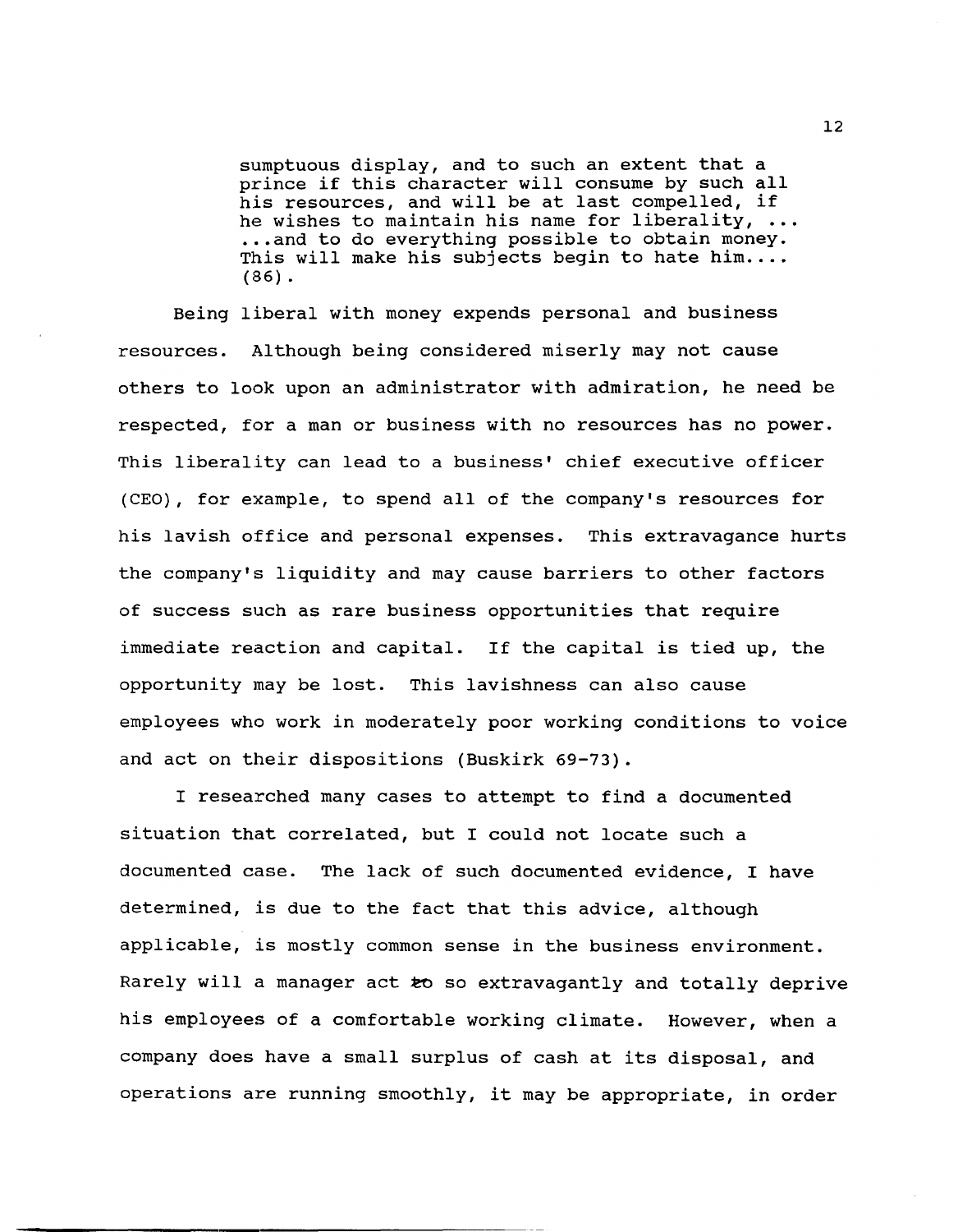to show off its success and gain some respect, to make some additional expenditures for luxurious items and update and improve its current operating facilities.

## Chapter XVII

# "Of Cruelty and Clemency, And Whether It is Better to Be Loved or Feared"

Manager's opinions differ about whether it is better to be loved or feared by subordinants (Caplow 9). Machiavelli declares: "....one ought to be both feared and loved, but it is difficult for the two to go together, it is much safer to be feared than loved....  $(90)$ ."

Theodore Caplow, in his book How to Run Any Organization, agrees that the best possible situation is indeed to be loved and feared (Caplow 9). A manager can still be feared and loved when that fear establishes respect which, in turn, contributes to the employees' amount of like or dislike of the manager (Buskirk 79). In the case of Food Merchandising Corporation (1972), one of the foremen, "Hank", was considered a "terror" by his subordinants but also a good manager. He encountered some confrontations with some of the employees, and he began to change and leave the workers alone. Their work deteriorated and caused the "Hank" to be "relieved" (Schuler 179-181). Machiavelli states that:

> .... men have less scruple in offending one who makes himself loved.... for love is held by a chain of obligation which, men being selfish,is broken whenever it serves their purpose, but fear is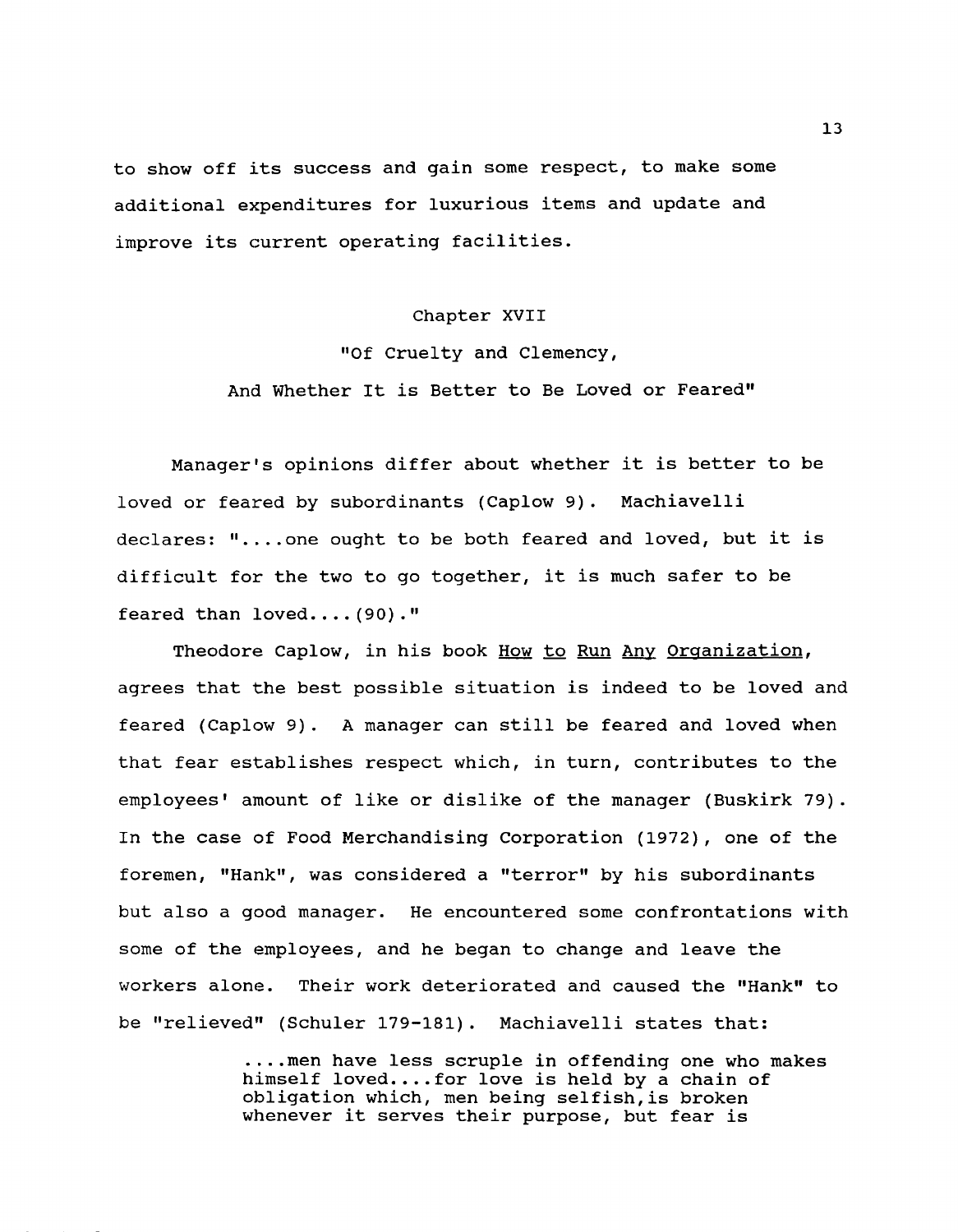maintained by a dread which never fails (90).

Further research indicates that the above cited case from 1972 may be outdated. Modern management and theories have been developing tenancies that are not of such traditional beliefs. Being feared, according to most recent managerial textbooks, makes employees less than willing to suggest productive change and creativity. This topic of whether to be feared of loved bears close resemblance to the Theory X and Theory Y assumptions about human nature, developed by an American scholar named Douglas McGregor. Traditionally, (Theory X) it has been assumed that people liked to be told what to do and must be coerced and threatened before they work, and they require close supervision. Modern assumptions (Theory Y) suggest that people can use selfdirection, and they need rewards rather than punishment to encourage productivity (Keitner 69).

## TABLE 1

Theory X (Traditional)

- 1. People dislike work and will avoid it when possible.
- 2. Most people need to be threatened with punishment to work.
- 3. People prefer to be directed and have little ambition.

(Keitner 70)

Theory Y (Modern)

- 1. Work is natural.
- 2. People are capable of self direction if they set objectives.
- 3. Rewards contribute to commitment of objectives.
- 4. People accept and seek responsibility.
- 5. People possess creativity and imagination.

McGregor criticized Theory X and being pessimistic, outdated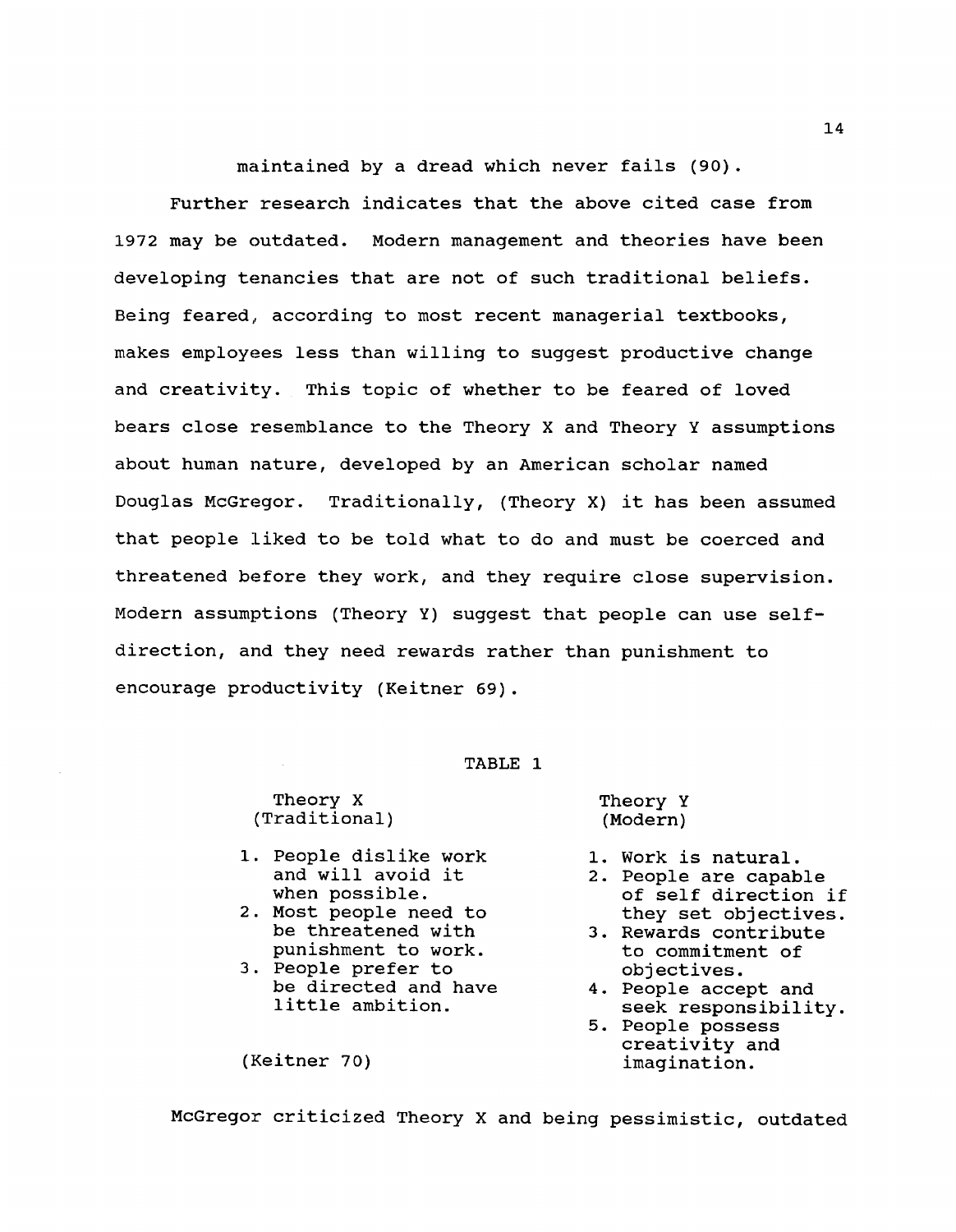and stifling (Keitner 69). Most recent management basics textbooks specifically include discussion on Theory X and Y and suggest and teach methods closely related to Theory Y such as participatory management techniques (Keitner 70). Heavy research, classroom and personal experiences have enabled me to determine that for this particular theory, it is not better nor safer for modern managers to establish a larger amount of love that fear. Too much fear can stifle creativity and efficient criticism, which can in turn, cause a manager to lose his secure position.

This chapter also addresses cruelty and punishment. Machiavelli mentions:

> A prince, therefore, must not mind incurring the of cruelty for the purposes of keeping his subjects united and faithful; for, with a very few examples, he will be more merciful than those who, from excess of tenderness, allow disorders to arise, from whence spring bloodshed and rapine; for these as a rule the whole community, while the executions carried out by the prince injure only individuals (89).

When punishment is necessary, it should be distributed on an individual, private, and immediate basis. A manager who humiliates an employee in front of his co-workers, may install fear into the other employees, but he loses respect from the employee and creates a hateful feeling that is overwhelmingly counterproductive (Buskirk 86). A manager who, on the other hand, swiftly and privately disciplines an employee and individually administers the punishment so the rest of the employees cannot see it saves his respect by the employee and other employees (Luthans 145). The witnessing of a murder is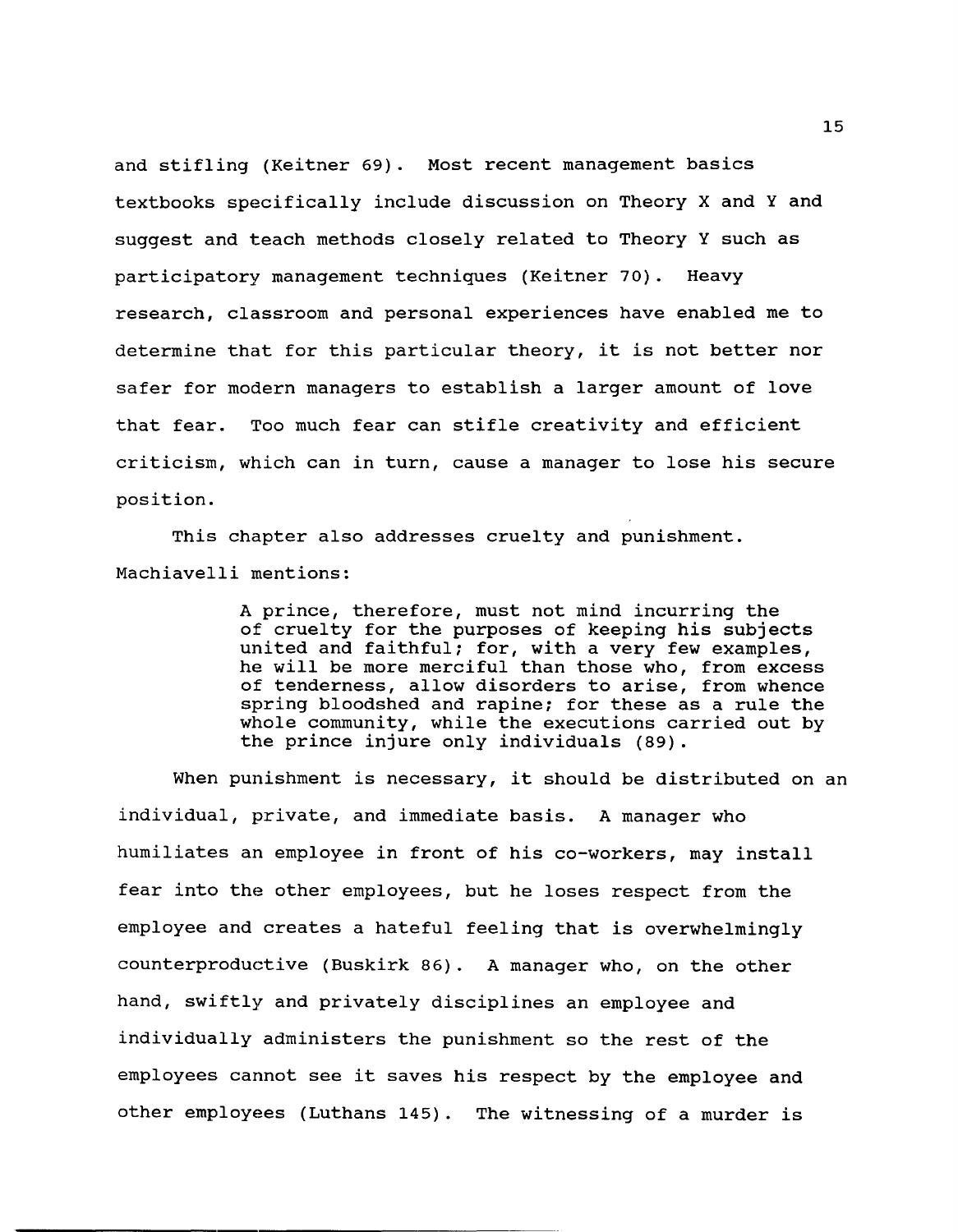more overwhelming and causes more feeling against the offender than reading about the killing in a newspaper.

#### Chapter XVIII

"In What Way Princes May Keep Faith"

Machiavelli strikes up a load of controversy in this chapter when he justifies deceit: "Therefore, a prudent prince ought not to keep faith when by doing so, it would be against his interest.... (92)." Agreement with this passage through their actions keeps many managers successful (Buskirk 87). Buskirk claims that managers should lie at times when it is sensible to do so. Management leaders, he says, should break faith when it is to the company's advantage (Buskirk 87). A manager's (a prince's) gains, Machiavelli says, justifies the means of its attainment (Machiavelli 92). Recently, some movements in management have occurred that make deceit an unwise act for successful managers. with the increasing attention of the media to unethical business practices and the required need for trust in the modern corporate arena, deceit should not be a part of a manager's business activities. Leonard silk directly addresses this Machiavellian principle and points out that people are not so easily manipulated in today's business world (Silk 12). An organization's people and customers help a leader maintain or lose their position, and lying can unseat the cleverest of leaders (Silk 12). If stockholders or employees do not trust a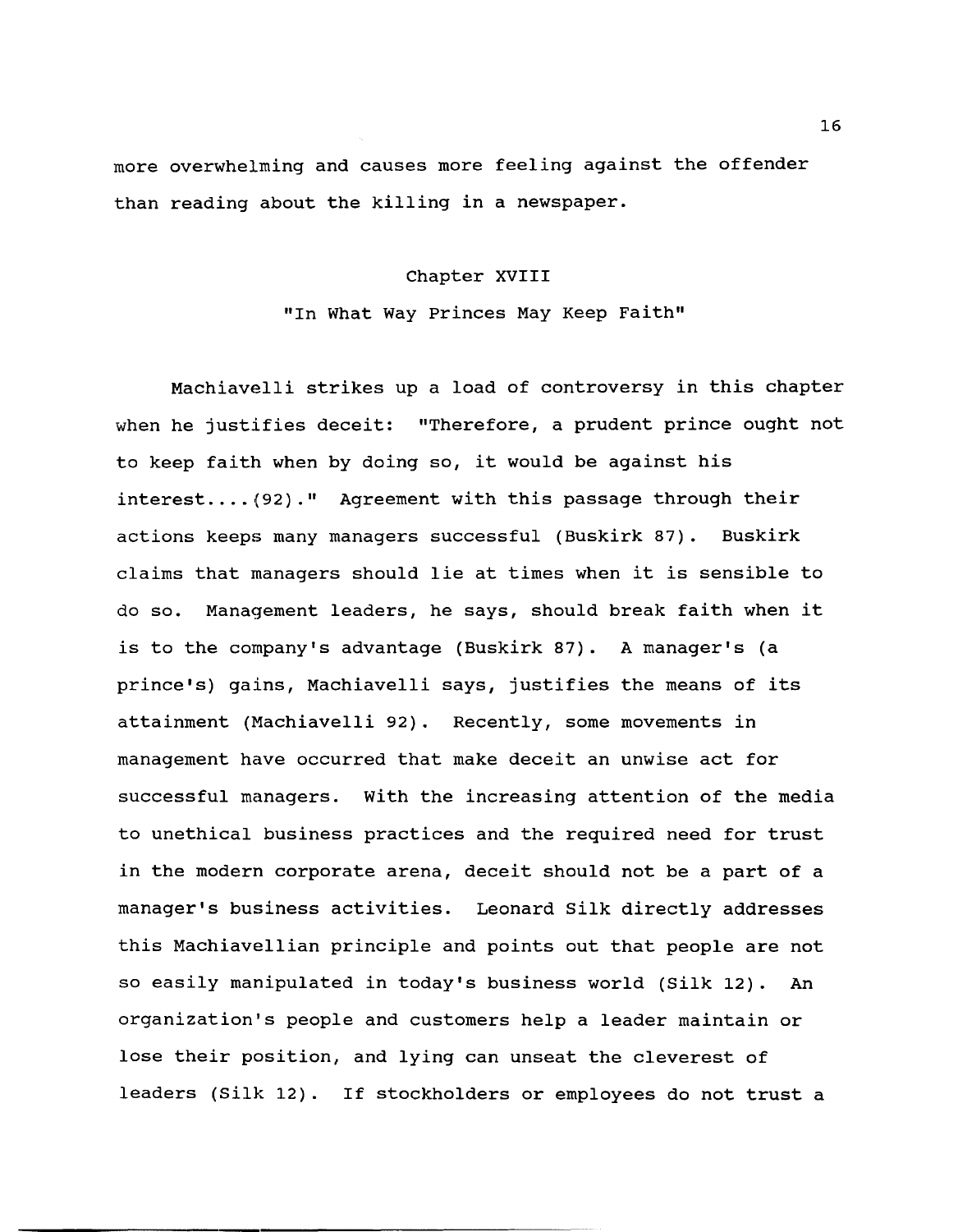business leader, they can cause him to lose his or her position (Silk 13). The ever-developing attention from the media, the Better Business Bureau (BBB) , and other agencies has begun to invalidate in business practice, Machiavelli's theory concerning the keeping of faith and has started to install fear into the manager. A customer will probably run without hesitation to the BBB or the media if a manager or a company head has committed a serious enough untruth.

#### Chapter XIX

"That We Must Avoid Being Despised and Hated"

This discussion similarly discusses issues covered in Chapter XVII, but explains how, if a prince is hated, the people can destroy him (Machiavelli 95).

> He must only guard against committing any grave injury to anyone he makes use of, or has about him for his service (101-102) .

. ... I say that whoever studies the preceding argument will see that either hatred or contempt were ruin of the emperors.... $(103)$ .

If a manager continues to discipline and demote an employee, and, in the process, humiliates him in front of his peers, the employee's now overwhelming despise for the manager could possibly make the employee seek revenge through possible embezzlement or other methods that can hurt the organization and the manager. Rather than continue punishment, the manager should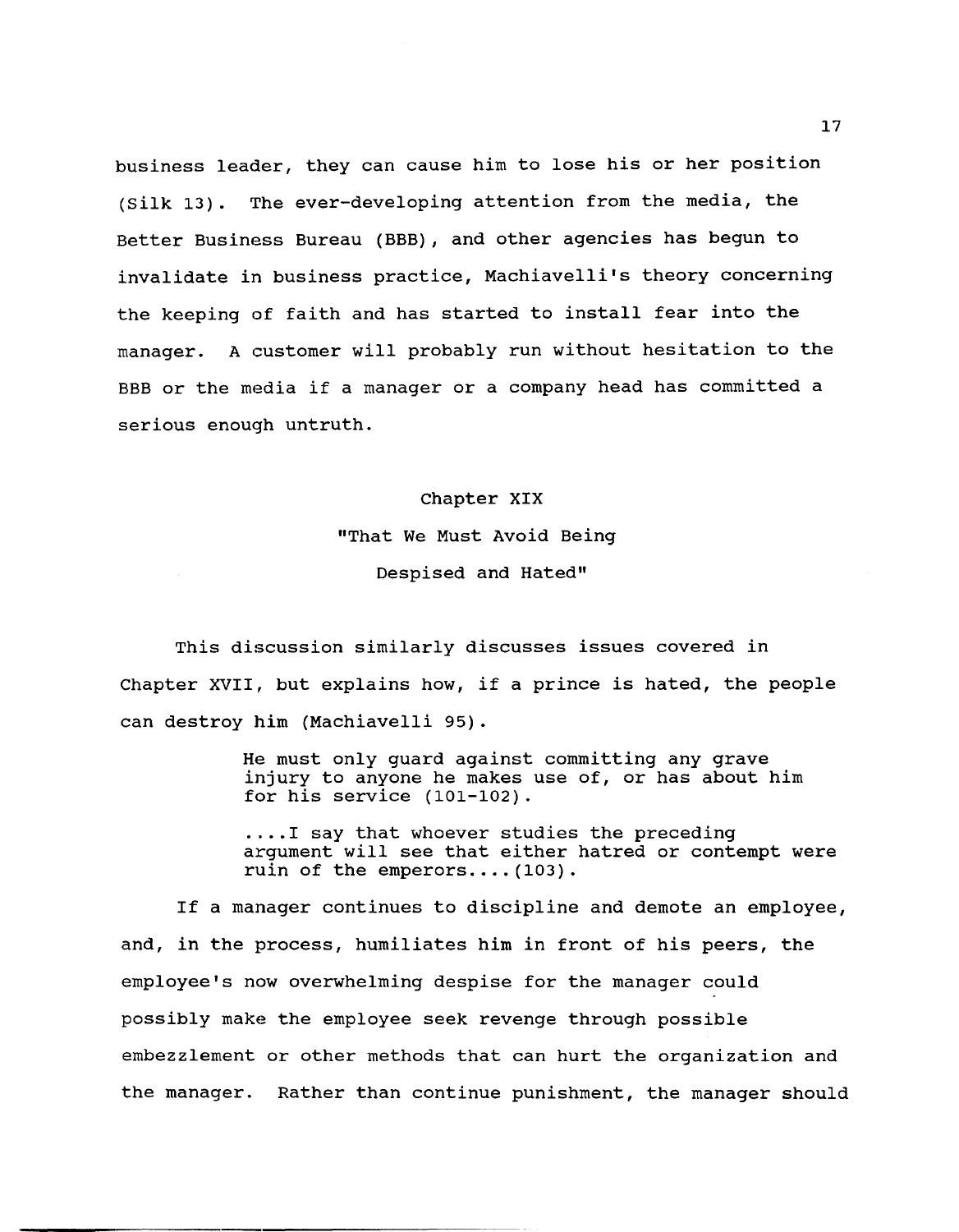fire (eliminate) the employee in order to avoid such a problem (Buskirk 102). Eliminating a problem rather than putting it off stops it from coming back to hurt someone. Machiavelli briefly discusses this at the end of Chapter VIII when he says:

> Whence it is to be noted, that in taking a state the conqueror must arrange to commit all his cruelties at once, so as not to have to recur to them every day, and so as to be able, by not making fresh changes, to reassure people and win them over by benefiting them (62).

## Chapter XXI

"How a Prince Must Act In Order to Gain Reputation"

"Nothing causes a prince to be so much esteemed as great enterprises and giving proof as prowess (Machiavelli 110). People like to work for established winners, and informing people about a manager's success is another way to maintain that success (Kobert 45). Knowledge by his employees of a manager's outstanding accomplishments help the employees maintain heavy faith and trust in the manager and also helps them be proud of working in such an environment where they can also make positive contributions that will only strengthen the manager's power position (Kobert 45).

### Chapter XXIII

## "How Flatters Must be Shunned"

If a manager surrounds himself with flattery all day and accepts nothing but such flattery, his ego will obstruct his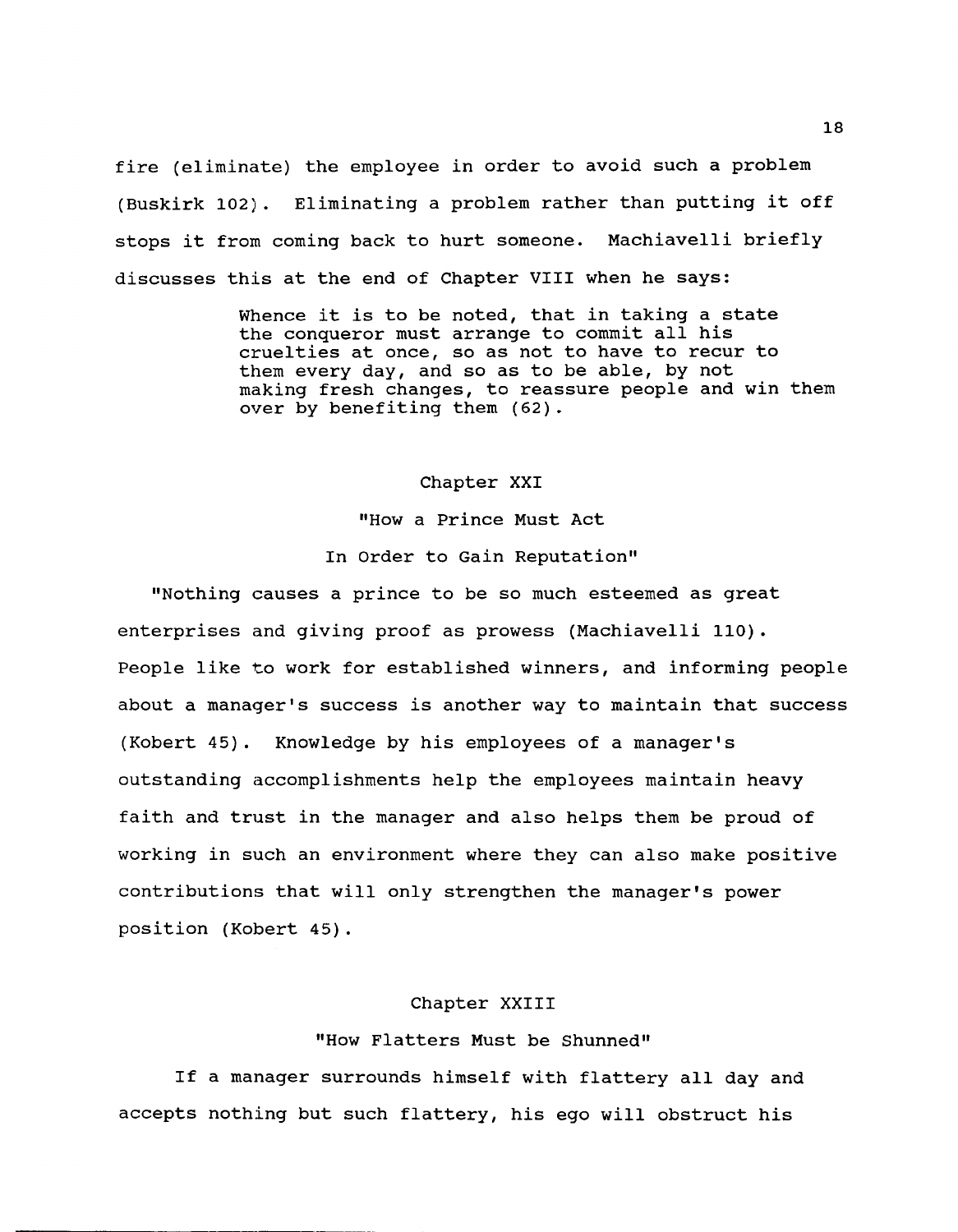efficiency and proper administration of the division or company (Buskirk 106).

> A prudent prince must therefor take a third course, by choosing for his council wise men, and giving these alone full liberty to speak the truth to him, but only of those things that he asks and of nothing else.... $(116)$ .

A constant flatterer can severely effect a manager's professional judgment, therefore, a wise manager will choose trustworthy men to advise him for actions or ideas in total honesty (Buskirk 106). The first thing a recently promoted Northeast Data Resources, Inc. (1982) manager did in a recent case, was to hand pick a management team of trustworthy employees to assist him with current problems of the division (Schuler 103). Machiavelli mentions that the leader be addressed for only what "he asks and nothing else." An intelligent. manager will allow his ,team to bring open suggestions to him, but this should be done after a manger states that he is open to such suggestions at all times (Buskirk 106).

Machiavelli also states:

The counselors will all think of their own interests, and he (the prince) will be unable either to correct or to understand them. And it cannot be otherwise, And it cannot be otherwise, for men will always be false to you unless they are compelled by necessity to be true (117).

Managers need to direct their questions in a straight forward manner to the management team members of relevance to the questions, and others who answer from outside of their area of competence should not have relevance to the question. For example, marketing problems should be addressed to marketers and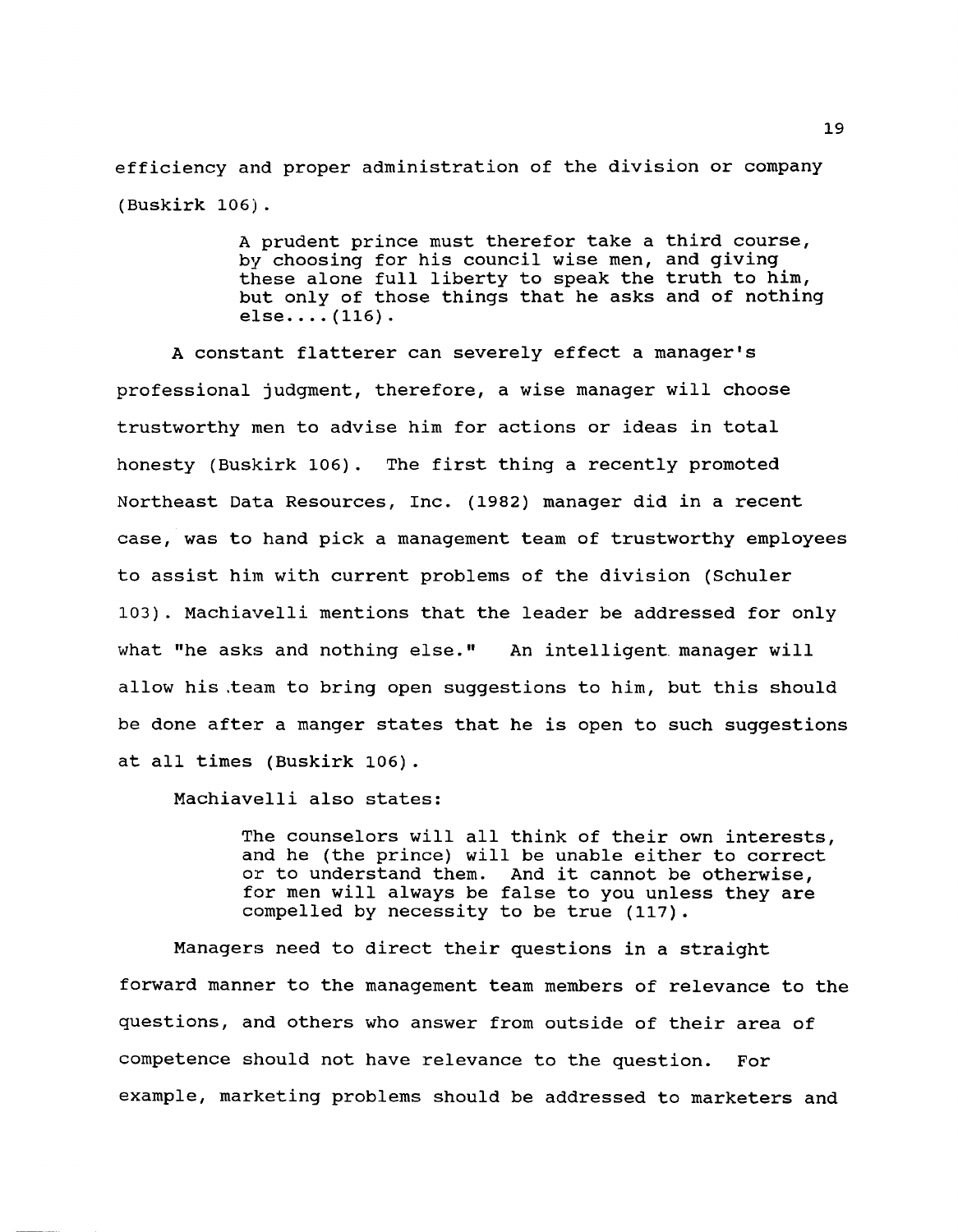not engineers who should not have a large say in the question (Buskirk 107).

#### Chapter XXV

"How Much Fortune Can Do in Human Affairs and How it May Be Opposed"

As I had mentioned earlier, few managers do not take advantage of obvious "once-in-a-lifetime" opportunities. Probably the most famous quotation from Machiavelli addresses this issue:

> I certainly think that it is better to be impetuous than cautious, for fortune is a woman, and it is necessary, if you wish to master her, to conquer her by force; and it can be seen that she lets herself be overcome by the bold rather than those who proceed coldly (123).

Men who do not take risks do not let fortune come to work for them. This ability to be bold is absolutely necessary to attain power. It opens up opportunities for managers to achieve success (Buskirk 115). Employers rarely hire any potential managers who behave timidly during an interview or at work.

Instinct plays a large role in the application of this theory. Instinct and intuitiveness are often confused with one another, but instinct implies positive, spontaneous aptitude, whereas intuitiveness refers to perception without reasoning (Mueller 39). The element of managerial instinct determines the outcome of a decision involving a possible fortunate opportunity. The manager who ponders too long on an opportunity to acquire a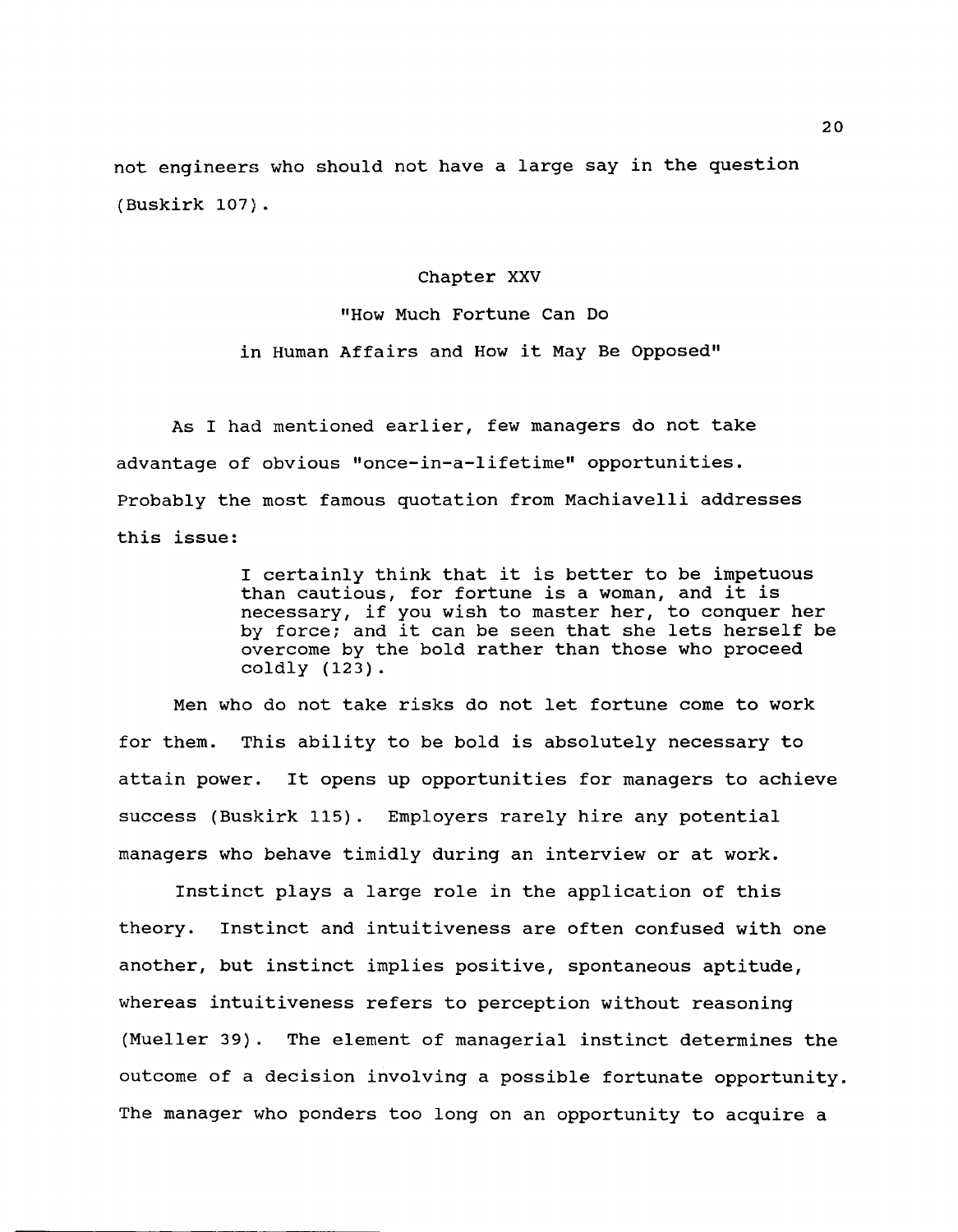vulnerable company targeted for takeover loses that opportunity when a competitor company snatches it up. The indecisiveness may hurt future opportunities and the managers job. A well known example is the actions of General Grant during the civil War. While other Union generals were very cautious, Grant made things happen and forced Fortune to reward his actions, and as a result, he is regarded as one of the most esteemed generals in United states History (Buskirk 116).

## CONCLUSION

The term management, for the purposes of this study, generally describes the controlling body that administers policies and procedures by which its employees follow in order for the company to continue its operation. This definition is a compilation and evolution of specific definitions that have been taught to me in the business courses I have enrolled in during my college career. This study has lead me to verify that Machiavellian principles from The Prince certainly apply in many instances in management practices and theory today. These principles, however, should not be used as a complete guide by modern managers so that they may obtain and hold great power. These principles, rather, display the dark reality that many managers do fit the dictionary definition of "Machiavellian". Deceit and unethical practices are widely used by managers across the United states in order to retain and gain power. The misuse of unethical behavior is due to the amount of use of unethical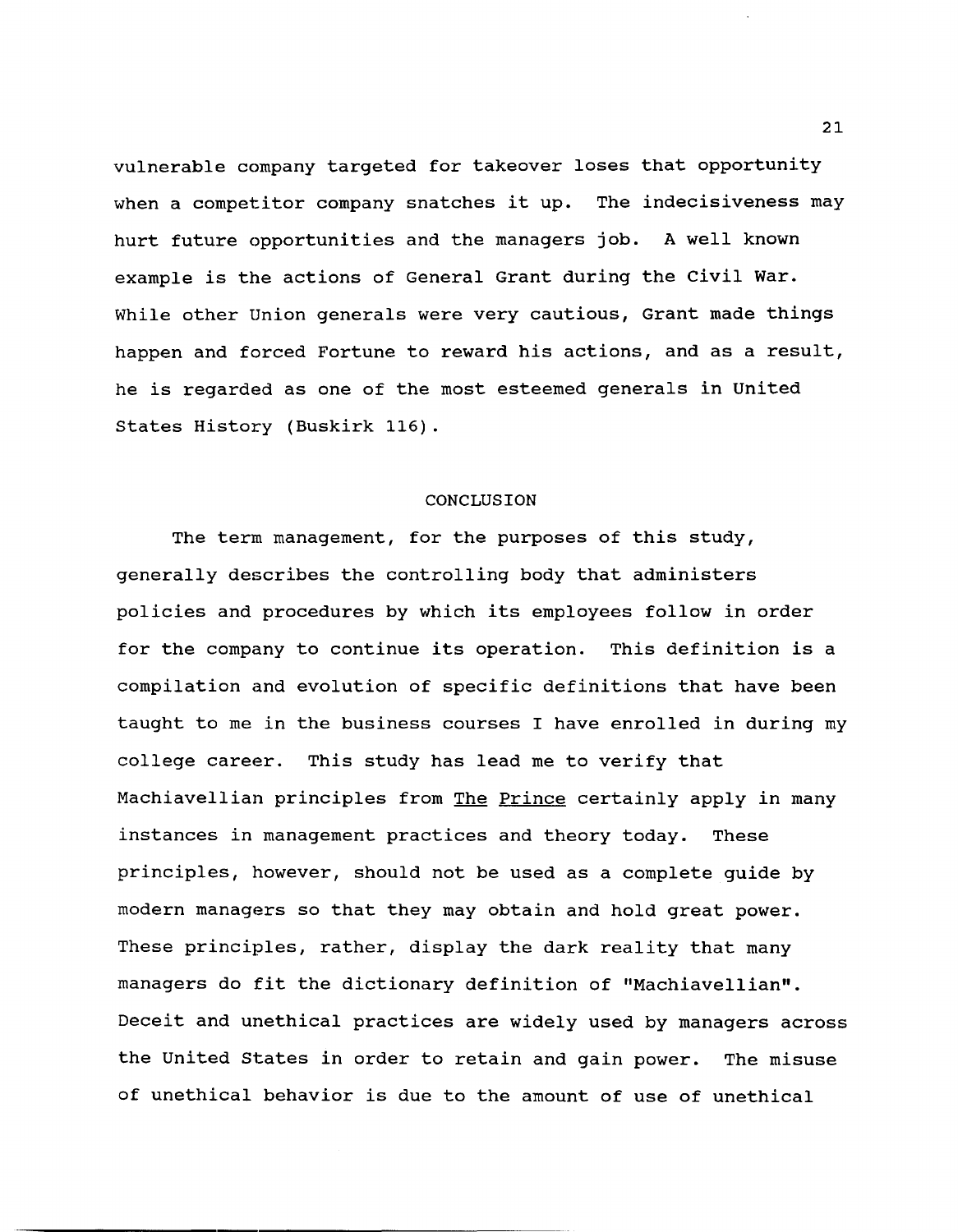behavior. I do not agree that deceit and widespread unethical behavior has any room in the area of correct and successful management practice. Different people define unethical behavior in different ways. Doing something that is "not good" in Machiavellian terms does not mean that it is unethical. The fine line between unethical and "bad" cannot be defined the same by everyone, but highly unethical actions can be easily recognized by everyone. Highly unethical behavior and deceit, because of the growth of the media and public awareness has made these practices extremely dangerous to a managers position.

As I have discussed other Machiavellian principles that are still applicable to modern management practices include: certain actions subsequent to acquisition of a management position, such as new team management of the acquired company; certain actions that may not be considered "good" by all people, but must be done to keep the position; delegating expenses appropriately and not flaunting one's wealth; administering cruelty or punishment on an individual private basis; avoidance of hatred by employees so as not to cause revolution; proper acknowledgement of a manager's outstanding accomplishments for respect; establishment of a good, knowledged, and honest team of immediate counselors; and the necessity of outgoing behavior to open up opportunities.

In The Prince, the underlying theory that Machiavelli indirectly stresses concerns the leaders critical analysis of situations that help him maintain his position. Machiavelli stresses the Prince's use of prudence throughout the text of The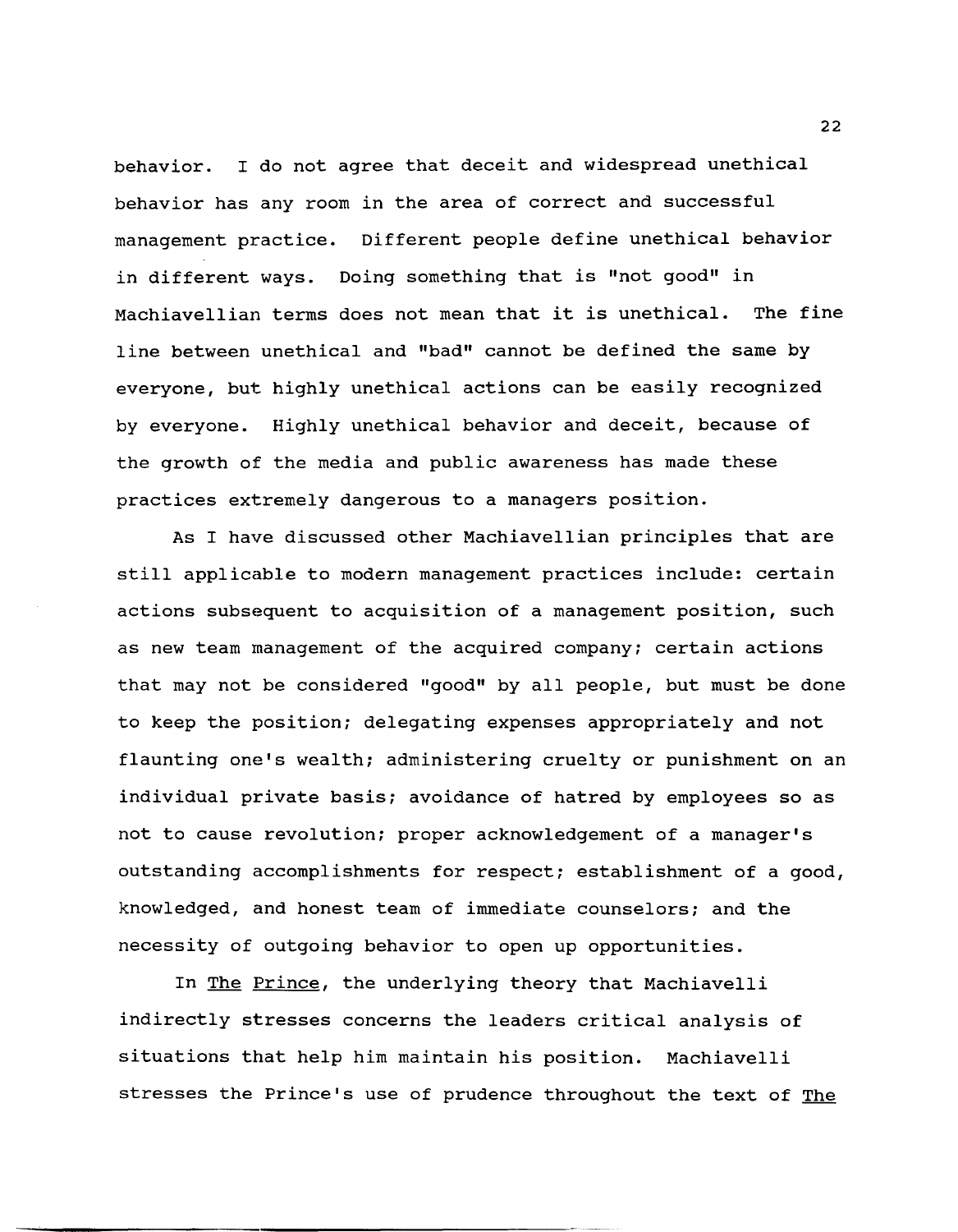Prince. Careful and critical analysis of an individuals situation and goals, and the establishment of possible actions and solutions to the situation determine a leader's prudence underlying the Machiavellian thought process. Managers too need to apply this kind of critical analysis to their everyday actions in order to remain successful. This critical thinking process is, in fact, an asset to all individuals who use it in any occupation. The broadening of horizons by analyzing a situation clarifies questions which can, in turn, cut costs including opportunity costs. Machiavelli's underlying principle of the proper use of critical analysis in The Prince apply's most critically to today's managers who wish to remain successful.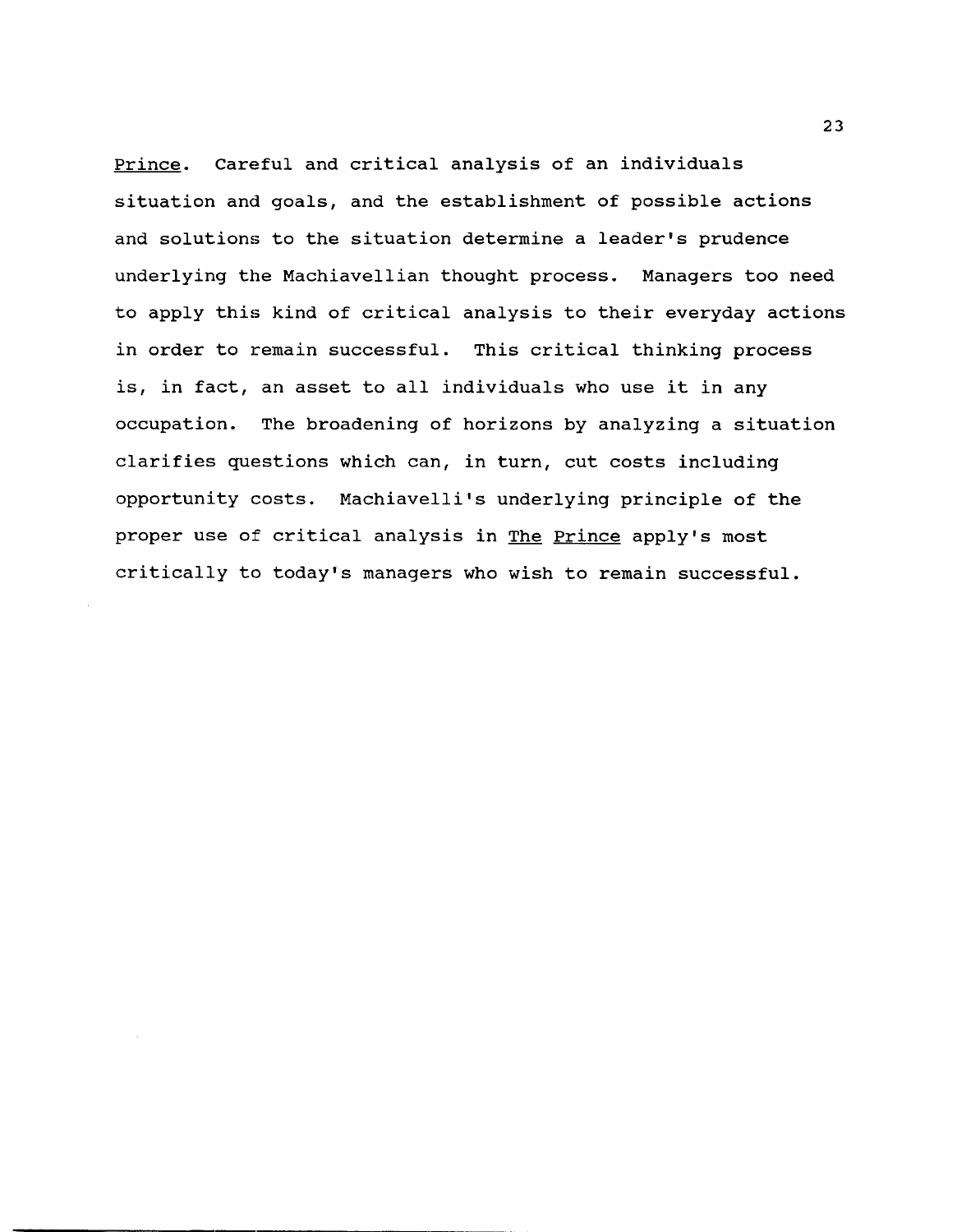#### Works cited

- Adams, Robert M. Introduction. The Prince. By Niccolo Machiavelli. Toronto: Norton, 1977.
- Aguilar, Francis J. General Managers in Action. New York: Signet-NAL, 1980.
- Atkinson, James. Introduction. Th<u>e Prince</u>. By Niccolo Machiavelli. Indianapolis: Bobbs-Merrill, 1976.
- Buskirk, Richard H. Modern Management and Machiavelli. Boston: Cahners, 1974.
- Caplow, Theodore. How to Run Any Organization. New York: Holt, 1976.
- Gauss, Christian. Introduction. The Prince. By Niccolo Machiavelli. New York: Signet-NAL, 1980.

Jay, Antony. Management and Machiavelli. New York: Holt, 1967. Keitner, Robert. Management. Boston: HMC, 1989.

Kobert, Norman. The Aggressive Management style. Cambridge: P-H, 1981.

Luthans, Fred. Real Managers. Cambridge: Ballinger, 1988. Machiavelli, Niccolo. The Prince. New York: Signet-NAL, 1980. Mueller, Kirk. Risk, Survival, and Power. New York: AMA, 1970. Schuler, Randall S. Case Problems in Management. New York:

West, 1986.

Silk, Norman. "Does Morality Have a Place in the Board Room?" Business Month. Oct. 1989: 11-12.